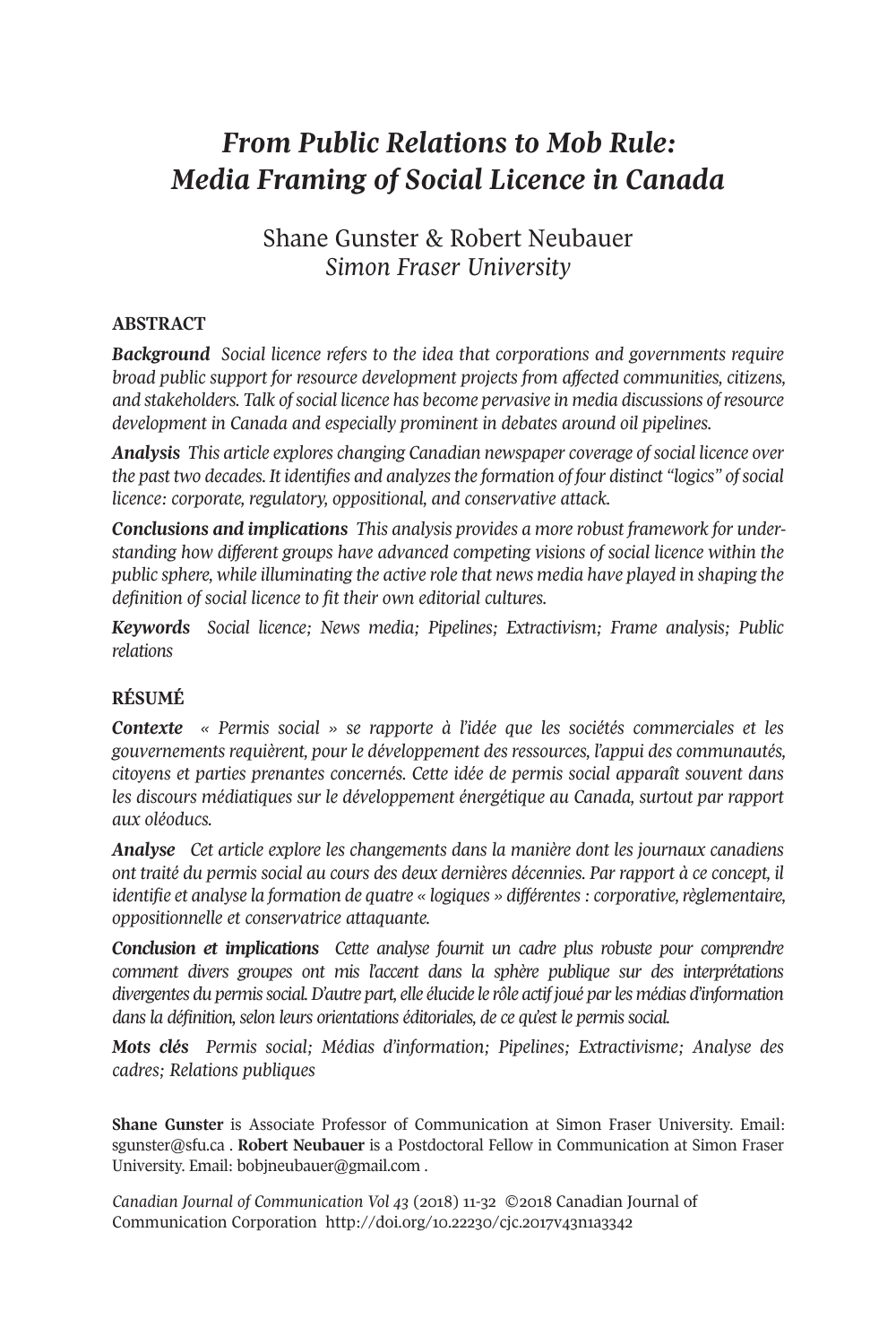Success on the bottom line, financial return to shareholders, is only reinforced through success beyond the bottom line, to communities and the environment … Our corporate responsibility policy … will provide EnCanans with an overarching framework to ensure the validity of our social licence to operate.

—Gwyn Morgan (2003, p. D9), CEO, EnCana

[Social licence] marked the beginning of the end of timely, cost-aware regulatory processes. As the social-licence snowball gained momentum, it accumulated anti-fossil fuel zealots, multi-national environmental groups, aboriginal bands claiming control over huge tracts of "traditional lands," and scores of others opposing projects for whatever reason.

—Gwyn Morgan (2017, p. FP9), former CEO, EnCana

## **Introduction**

The top epigraph marks the first time that the term social licence was used in Canadian print media in connection with the oil and gas industry. Gwyn Morgan's (2003) enthusiastic endorsement ofthe idea as a measure of corporate legitimacy was reflective of its widespread adoption by mining and forestry companies seeking to shore up their reputation among communities concerned about the destructive impacts ofresource development. Fourteen years later, conservative ideologues such as Morgan had turned decisively against the concept, condemning it as a dangerous idea that enables radical environmental groups opposed to resource development to illegitimately cast themselves as representatives of the public will. The trajectory of Morgan's public views neatly encapsulate the evolution of dominant media perspectives on social licence as it metamorphosed from a low-key public relations strategy to a democratic, political idea that threatened to hold corporations and governments accountable to the communities in which they operate.

Social licence refers to the idea that corporations require broad public support for resource development projects from affected communities, citizens, and stakeholders (Moffat, Lacey, Airong, & Leipold, 2016; Raufflet, Baba, Perras, & Delannon, 2013). Talk of social licence has become pervasive in media discussions of resource development in Canada (Colton, Corscadden, Fast, Gattinger, Gehman, Findlay, Morgan, Sayers, Winter, & Yatchew, 2016; Gehman, Lefsrud, & Fast, 2017) and especially prominent in contentious debates around proposals to construct or expand oil pipelines, including Enbridge's Northern Gateway project, Kinder Morgan's Transmountain Expansion Project, and TransCanada's Energy East project. While media interest in social licence has exploded in recent years—with much of this taking place in Canada<sup>1</sup>—to date there has been no scholarship on the evolution of the representation of social licence in Canadian in news coverage.

This article explores changing Canadian newspaper coverage of social licence over the past two decades, focusing on the role that differential sourcing practices played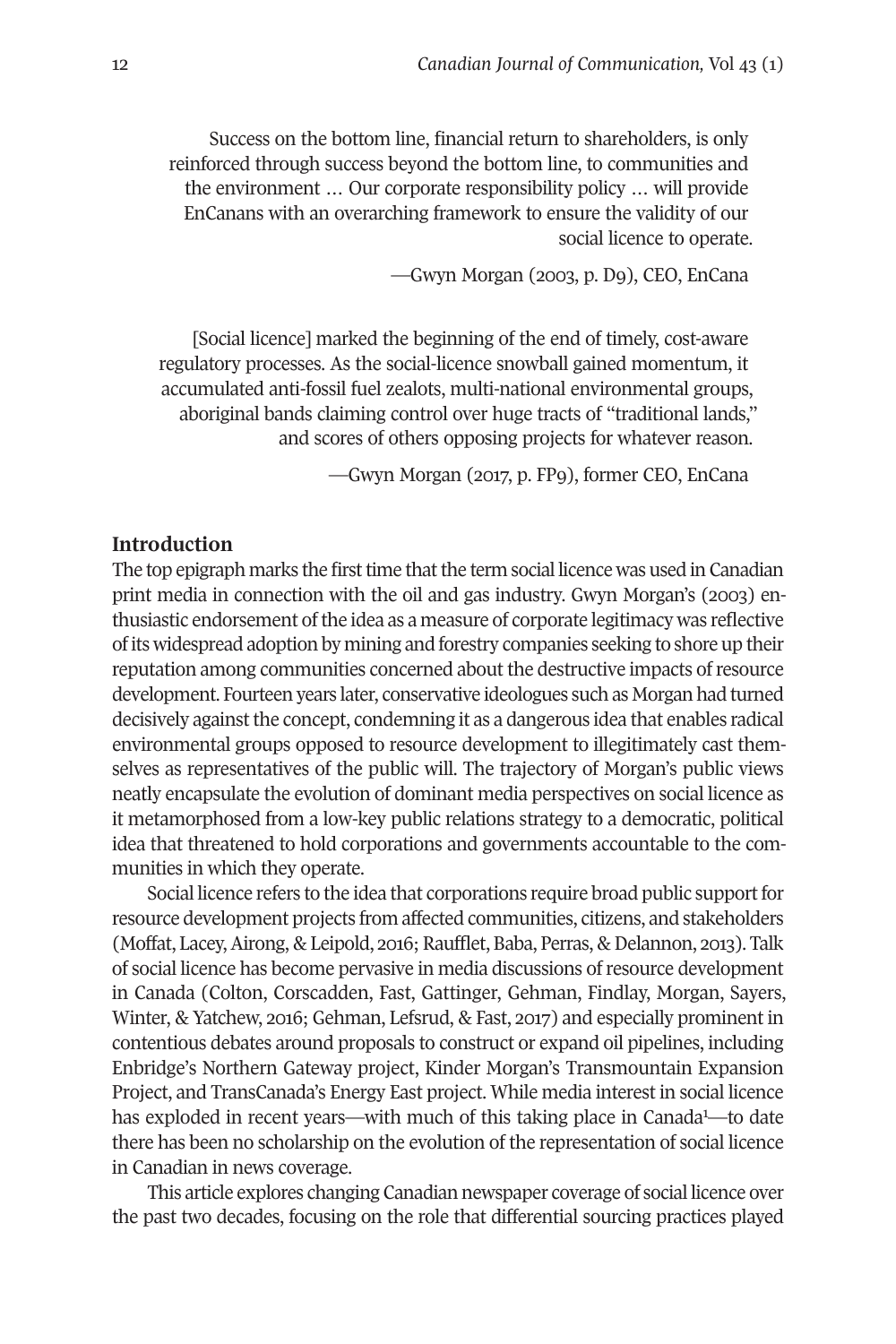in determining who served as the "primary definers" (Hall, Critcher, Jefferson, Clarke, & Roberts, 1978, pp. 57–60) of social licence and its public framing. In doing so, four distinct "logics" of social licence: corporate, regulatory, oppositional, and conservative attack are identified and analyzed. This analysis provides a more robust framework for understanding how different groups have advanced competing visions of social licence within the public sphere, while illuminating the active role that news media have played in shaping the definition of social licence to fit their own editorial cultures.

## **Social licence and news media in Canada**

Most scholarship on social licence has focused upon how companies can secure and protect social licence through practices such as enhanced consultation, a more equitable distribution ofrisks and rewards, co-management arrangements, and so on (e.g., Dare, Schirmer, & Vanclay, 2014; Gunningham, Kagan, & Thorton, 2004; Moffat & Zhang, 2014; Prno, 2013). To date, critical analysis of social licence has tended to investigate how industry actors understand and apply the concept, and thus how it functions as a form of public relations (Owen & Kemp, 2013; Parsons, Lacey, & Moffat, 2014; Parsons & Moffat, 2014;).

Joel Gehman, Lianne M. Lefsrud, and Stewart Fast (2017) have recently argued that, at its core, social licence is about legitimacy, defined as "a generalized perception or assumption that the actions of an entity are desirable, proper, or appropriate within some socially constructed system of norms, values, beliefs, and definitions" (Suchman cited in Gehman et al., 2017, p. 302). News media have long been recognized as one of the principal societal arbiters of legitimacy (Bennett, 2015; Hackett & Gruneau, 2000), and this is especially true with respect to conflicts around environmental and resource issues (Lester, 2010). Yet scholarship has been surprisingly inattentive to the question of how the (re)presentation of social licence to the public through news media intersects with industry and government efforts to defuse conflict and build consensus on the one hand, and the contestation of projects by environmental groups, indigenous people, and local communities on the other. One rare exception is Libby Lester's (2016) review of the use of social licence in Australian print media between 2000 and 2014, primarily in the context of logging conflicts in Tasmania. Ultimately she found that the critical potential of the idea to galvanize broader public debate about resource governance largely dissipated as environmental groups joined industry and government behind closed doors to negotiate the conditions under which the forestindustry could be granted social licence.

Media and industry observers in Canada have often criticized the close ties—economic, political, and ideological—between the country's media and the oil and gas sector (e.g., Brown, 2015; Linnit, 2014; McSheffrey, 2015). The problem is especially acute at Postmedia, which exercises control over most English-language dailies in Canada, including all of the major regional papers in British Columbia, Alberta, and Saskatchewan. In 2013, for example, the company delivered a presentation to the Canadian Association for Petroleum Producers (CAPP) that proclaimed Postmedia's enthusiasm for oil and gas development as the key to Canadian prosperity and the company's desire to "bring energy to the forefront of the national conversation" (cited in Uechi & Millar, 2014, n.p.). A small body of recent academic work has begun to ex-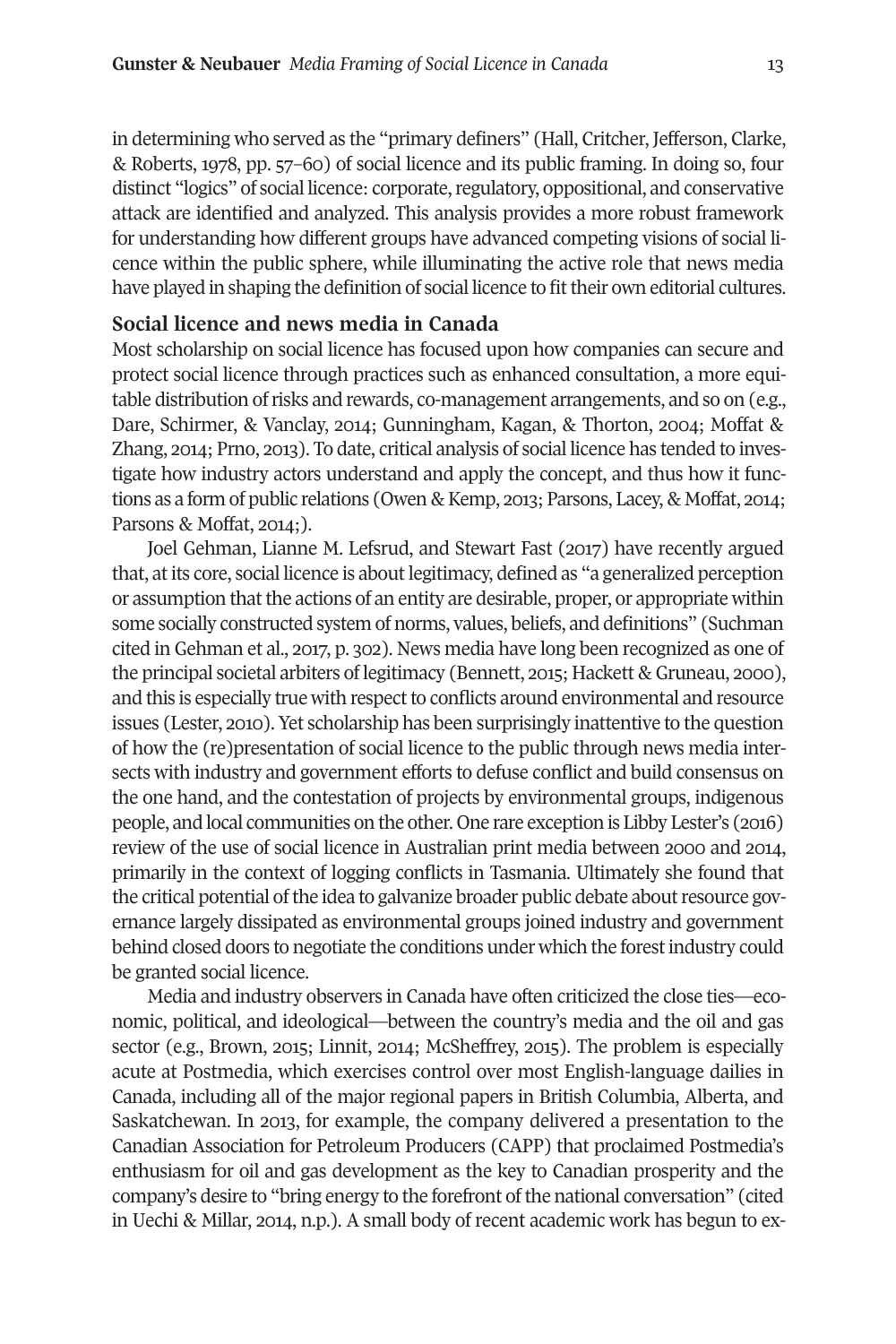plore how news media have shifted the "national conversation" in the direction of legitimating the ongoing expansion of extractivist development, documenting a variety oftechniques including narrative and melodramatic polarization (Gunster & Saurette, 2014), productivist framing (Murphy, 2015), technological nationalism (Barney, 2017) and an over-reliance on official sources and hegemonic discourses (Raso & Neubauer, 2016). While declining circulation has compromised the first-order agenda-setting power of newspapers, they continue to play an oversized role in generating much of the content that is subsequently aggregated and repackaged on social media (Pew Research Center, 2010). A critical analysis of newspaper coverage of social licence will further contribute to our understanding of how Canadian media shape public discourse about extractivism.

## **Methodology**

The top five sources of news coverage about social licence in Canadian news media were identified as defined by a keyword search of Canadian Newsstream:*National Post, Calgary Herald, Vancouver Sun, Edmonton Journal,* and *Globe and Mail*. The country's two "national" newspapers (*Post,Globe*) were selected, as well as the two leading dailies in the regions most affected by discussions of social licence (*Herald, Sun*), excluding

|       |                |                |                | National Post   Globe and Mail   Calgary Herald   Vancouver Sun | Total          |
|-------|----------------|----------------|----------------|-----------------------------------------------------------------|----------------|
| 1998  | 0              | $\overline{2}$ | 0              | 0                                                               | $\overline{2}$ |
| 1999  | 0              | 1              | 0              | 4                                                               | 5              |
| 2000  | 0              | 1              | 1              | 4                                                               | 6              |
| 2001  | 0              | 0              | 0              | 1                                                               | 1              |
| 2002  | 0              | 0              | 1              | 1                                                               | $\overline{2}$ |
| 2003  | 1              | 0              | 1              | $\overline{2}$                                                  | 4              |
| 2004  | 0              | 1              | 0              | $\overline{2}$                                                  | 3              |
| 2005  | 1              | 1              | 0              | 0                                                               | $\overline{2}$ |
| 2006  | 0              | 1              | 0              | $\overline{2}$                                                  | 3              |
| 2007  | 0              | $\overline{2}$ | $\overline{2}$ | 1                                                               | 5              |
| 2008  | 1              | 3              | 4              | 0                                                               | 8              |
| 2009  | 1              | 1              | $\overline{2}$ | $\overline{2}$                                                  | 6              |
| 2010  | $\overline{2}$ | 3              | 1              | 8                                                               | 14             |
| 2011  | $\overline{7}$ | 3              | 11             | 5                                                               | 26             |
| 2012  | 20             | 17             | 34             | 23                                                              | 94             |
| 2013  | 18             | 29             | 49             | 40                                                              | 136            |
| 2014  | 37             | 32             | 49             | 45                                                              | 163            |
| 2015  | 30             | 27             | 27             | 16                                                              | 100            |
| 2016  | 76             | 43             | 76             | 37                                                              | 232            |
| 2017  | 13             | 12             | 27             | 10                                                              | 62             |
| Total | 207            | 179            | 285            | 203                                                             | 874            |

**Table 1: Coverage of social licence by date**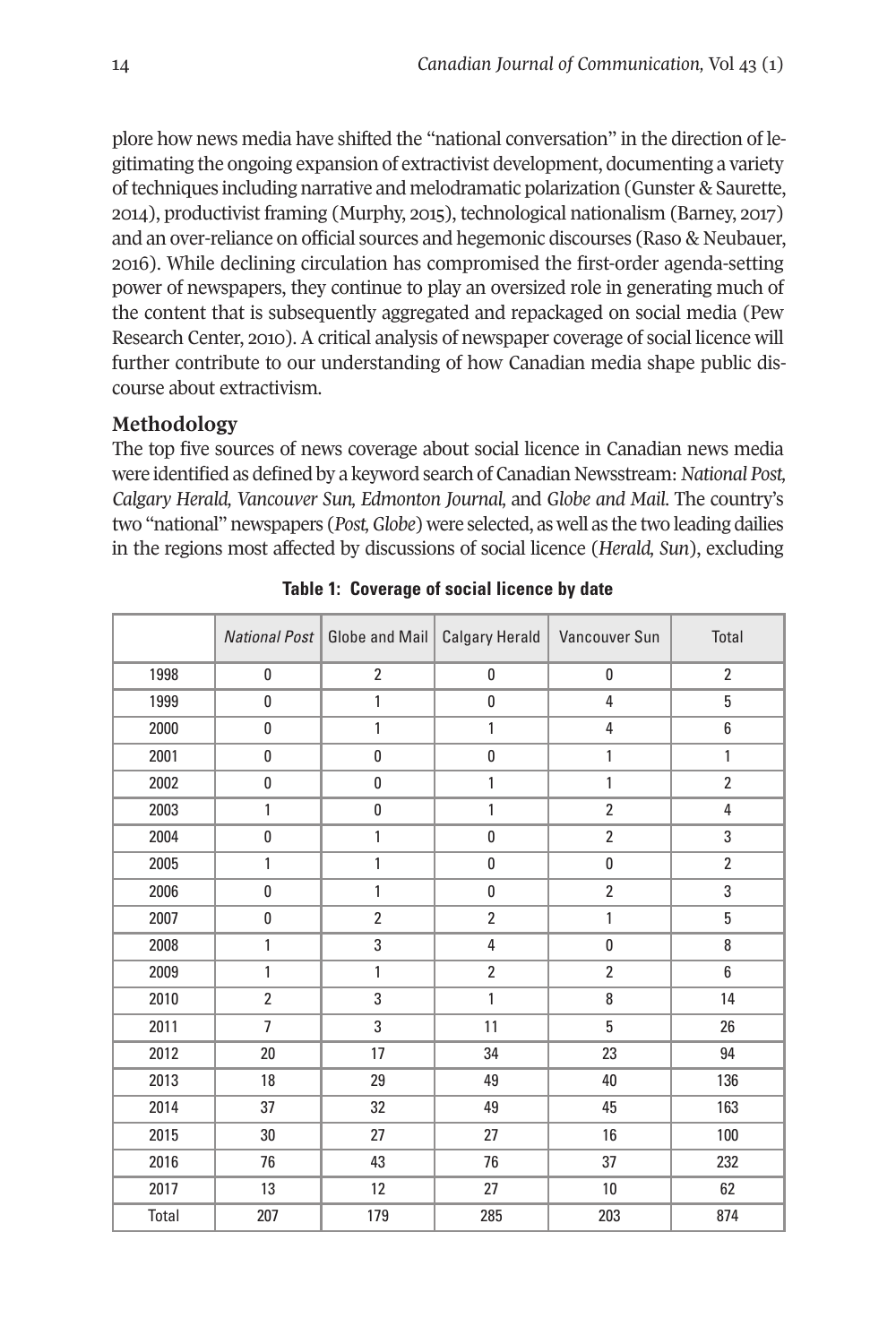the *Journal* given that Postmedia and Alberta were well-represented. The *Post, Herald,* and *Sun* are published by Postmedia; the *Globe* is owned by Woodbridge, a holding company of the Thomson family. All articles containing "social licence" or "social license" published by these papers between January 1, 1998, and July 31, 2017, were collected. This generated a total sample of 874 items, with a mix of 425 news stories, 276 columns, 93 op-eds, 46 editorials, and 34 letters to the editor (see Table 1).

In addition to basic citation information, all items in the sample were coded according to four variables.

First, all items with a substantive focus upon social licence were identified.In such items, the majority of content referred to social licence, or the concept was foregrounded (in the title and/orinitial paragraphs) as the lens through which to interpret the article's content.

Second, all sources that defined the meaning of social licence within an item were identified. Such definition included both direct citation as well as more informal paraphrasing and attribution. Only those sources that specifically addressed social licence were included. External sources were divided into four categories: industry (including financial analysts and professional consultants associated with the resource sector); government (including politicians and government officials); environmental organizations and/or First Nations (which were tracked separately, but combined for analytic purposes); and experts (including academics and think-tank commentators).Authors of op-eds were coded as external sources. Media opinion and commentary (columnists, editorials, letters to the editor), which presented their own accounts of social licence were coded separately. News items that used the term but did not attribute its meaning or usage to any specific source were coded as not having a source.

Third, all items were coded for the sectoral focus, in which the reference or discussion of social licence was located, including oil and gas, mining, forestry, and other resources (e.g., agriculture, fish-farming, hunting).

Fourth, items were coded for the presence of five distinct social licence "logics." The first three logics affirm the concept of social licence as a means of legitimation. Corporate logic aims to legitimate corporate power, and emphasizes the actions (or potential) of an individual corporate actor, an industry, an economic sector, or corporations in general to secure the support of a particular community and/or the broader public for a project or type of activity. Regulatory (or government) logic aims to legitimate regulatory processes and/or state authority, and emphasizes the need for public agencies and/or governments to undertake or enforce more stringent regulatory actions to secure social licence. While the social licence itself may accrue to a project or industry, the principal agent invoked is government. Oppositional logic emphasizes the absence of social licence to legitimate public opposition to projects and/or industrial sectors and affirm the agency of citizens, communities, and civil society groups to participate in the democratic governance ofresource development. Two "negative" logics that criticize the idea of social licence were also identified. Conservative attack frames social licence as threatening the rule of law and economic prosperity, emphasizes the adequacy of existing regulatory processes to assess and legitimate development, and criticizes those who promote a social licence framework as either naïve,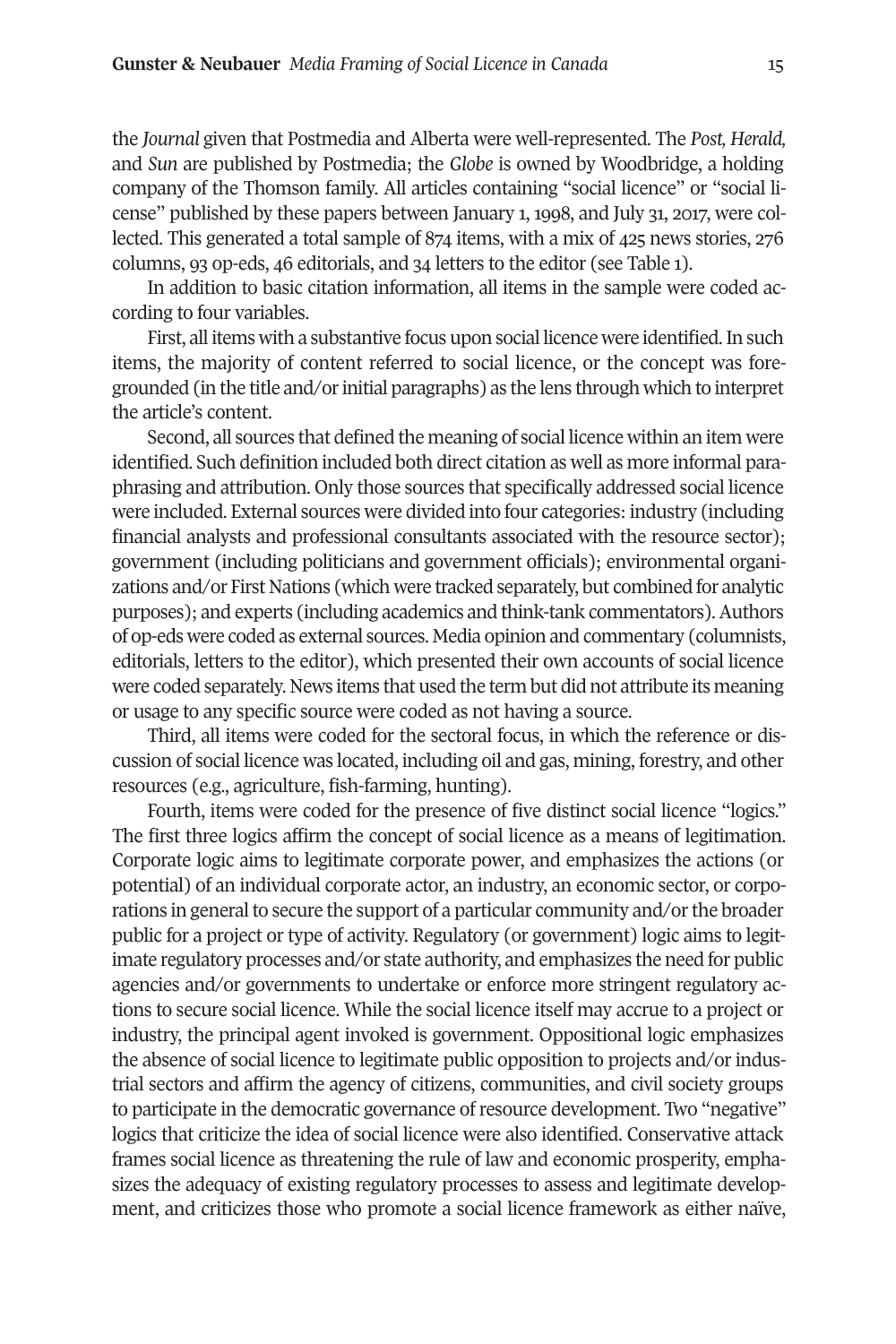selfish, or authoritarian. Radical attack criticizes social licence as a public relations tactic designed to neutralize opposition with minimal levels of community engagement. All logics present within an item were coded. Items that did not discuss social licence in the context ofresource development (and associated economic, political, ideological, and/or social contexts), or did not include enough context to assess, were coded as not relevant.

All items were coded by the first author with the second author coding 10 percent of the sample to assess inter-coder reliability as measured by Krippendorff's alpha. All variables achieved an alpha co-efficient of over .8—focus (.93), sources (.826), sector (.884), and logic (.885)—which is the accepted threshold for content analysis (Krippendorff, 2004).

The analysis begins with a brief overview of the evolving patterns of media coverage and emphasis based on the quantitative results, followed by a more detailed exploration of how four of the primary logics—corporate, regulatory, oppositional, and attack—were represented and developed. The logic of radical attack was only minimally present in the sample (in less than 1% of items) and, consequently, it is not reviewed at greater length.

#### **Overall patterns of emphasis**

As Table 1 demonstrates, social licence attracted little media attention between 1998 when it first appeared in reference to the BC forest industry—and 2010, with only a handful of business-oriented stories each year. Coverage picked up significantly in 2012 and 2013, as concerns about the environmental and health impacts of the oil sands, and community resistance to projects such as Enbridge's proposed Northern Gateway pipeline, raised questions about the oil and gas industry's possession of social licence. As media attention increased, so too did the range of logics associated with the concept (see Figure 1), as stories defining social licence as the responsibility of corporations were increasingly accompanied by those emphasizing the role of state and civil society. Federal and provincial governments, for example, were increasingly positioned as essential partners in the legitimation of extractivist development. Initially, conservative governments inAlberta and Ottawa willingly assumed the mantle of social licence advocates, counselling the virtues of (modest) regulatory reform, enhanced industry performance, and, above all, better marketing to improve public perceptions of the oil sands and associated infrastructure, such as pipelines. Between 1998 and 2013, media discussions of social licence were largely dominated by the positive, aspirational framing of the idea favoured by both industry and government.

As opposition to pipelines intensified in British Columbia, however, the vocabulary of social licence was gradually (and unevenly) appropriated by regional politicians and environmental groups to highlight the failure of industry and government to secure the consent of local communities and First Nations. Unsurprisingly, the growing prevalence of an oppositional framing intended to constrain rather than enable development significantly cooled the enthusiasm of many industry proponents forthe idea of social licence. For some opposition politicians, however, the commitment to social licence offered an opportunity to burnish their democratic credentials and differentiate themselves from the increasingly hardline approach of the federal Conservatives. Meanwhile, environmental groups and First Nations began citing the absence of social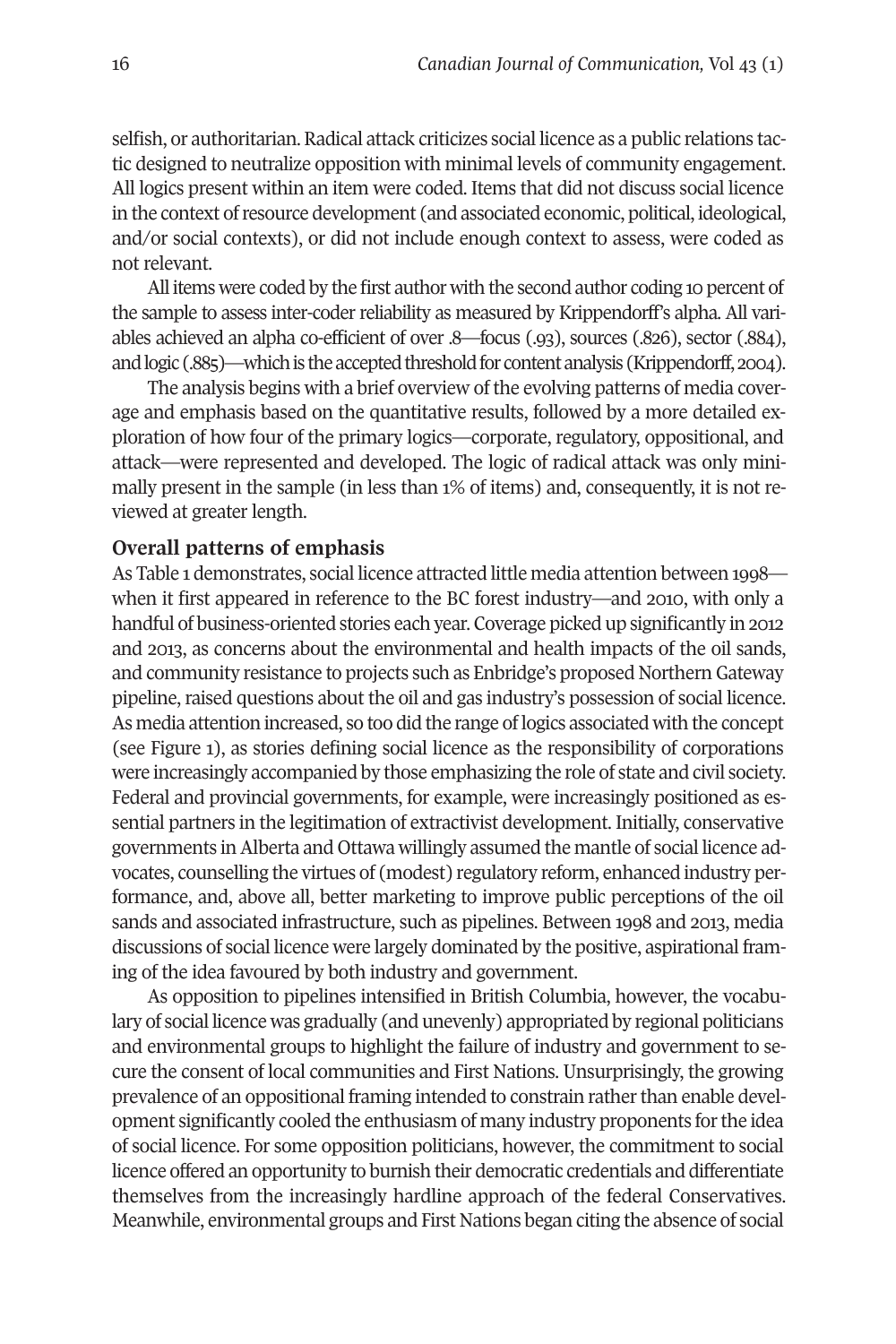

**Figure 1: Social licence logic by year**

licence to justify ongoing public opposition to pipelines and other projects. As this radical, oppositional framing of social licence intensified, so too did a conservative backlash against the idea, led primarily by media commentators, as well as a stream of hostile op-eds from right-wing, pro-industry think-tanks.

Media coverage of social licence peaked in 2016, largely on the strength of a significant increase in stories from the *Calgary Herald* and the *National Post,* which together accounted for close to 60 percent of all items that year (see Table 1). In 2015, progressive governments had been elected in both Alberta and at the national level, ushering in a more conciliatory approach to balancing environmental considerations with oil and gas development. Prime Minister Justin Trudeau and Alberta Premier Rachel Notley implemented a suite of stronger climate policies and commitments with the hope of generating social licence for controversial energy projects, such as pipelines and liquefied natural gas (LNG) export terminals. News and commentary analyzing this political gambit dominated coverage of social licence in the *Vancouver Sun, The Globe and Mail,* and especially the *Herald,* generating a spike in the regulatory framing of the concept throughout 2016. Even more significant, however, was the dramatic growth in conservative attacks upon social licence that sought to discredit the idea as the rhetorical invention of radical environmentalists and a serious threat to both the rule of law and the Canadian economy. This assault was led by the ideologically con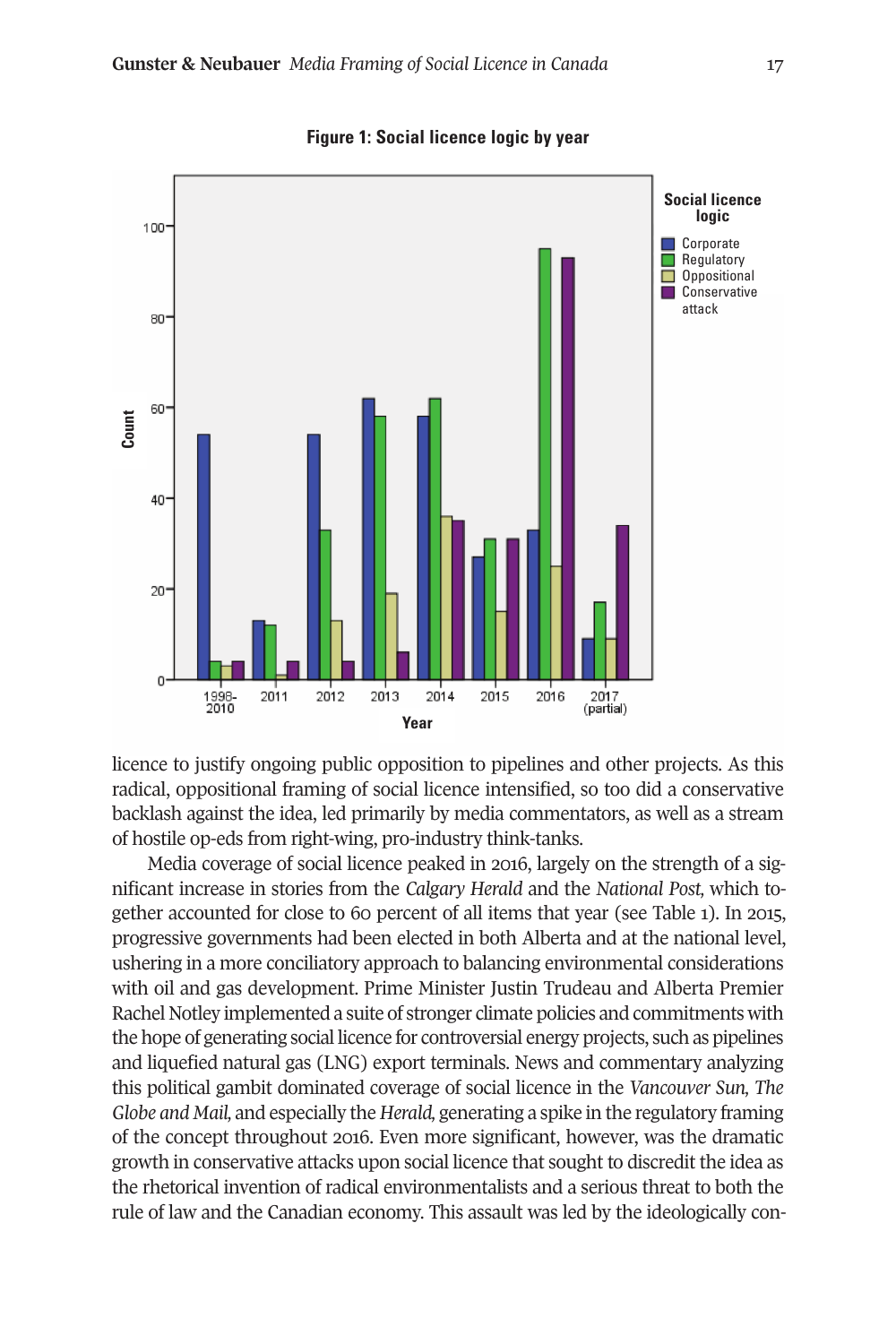servative *National Post* and, to a lesser extent, the *Herald,* which together published over 80 percent ofthose items criticizing social licence from a conservative perspective. Generally speaking, the most prolific and aggressive critics were newspaper columnists and editorial boards, who served as social licence definers in more than half of all items attacking the idea. Notably, media commentary was far more likely to champion a conservative attack logic (43.9%) than advance a corporate (19.1%), regulatory (32.4%), or oppositional (6.1%) framing of social licence.

## **Social licence and corporate public relations: Toeing the industry line**

The application of social licence to resource development was initially pioneered by Canadian mining executive Jim Cooney (2017) during a meeting of the World Bank in March 1997. The term first appeared in Canadian media less than a year later in the context of forestry. In 1998, Tom Stephens, the CEO of forestry company MacMillan-Bloedel, was cited as eager to maintain the company's social licence by showcasing its voluntary adoption of more ecologically sensitive harvesting practices (*The Globe and Mail*,1998). As Table 1 shows, however, the term initially found little traction in the media. References to social licence were sparse overthe next several years, appearing primarily in the business pages of the *Vancouver Sun* and the *The Globe and Mail* in connection with the ongoing efforts of the forestry and mining industries to secure public approval for their operations. Such discussions relied heavily upon corporate executives, industry consultants, and financial analysts to define the meaning and significance of the term. Between 1998 and 2010, over two-thirds of coverage utilized industry sources to define social licence, with negligible use (less than 5%) of other source types, such as politicians and government representatives, environmental organizations, First Nations, or experts (see Figure 2). Unsurprisingly, over this same period close to 90 percent of items included the corporate logic, while only six percent featured either regulatory, oppositional, or conservative attack logics (see Figure 1). This industry-driven coverage largely echoed the key themes, priorities, and lexical patterns that researchers have identified as dominant within corporate material, such as sustainability reports and industry conferences (Parsons, Lacey,& Moffat, 2014; Parsons& Moffat, 2014).Corporationswere unilaterally positioned as the principal authors, agents, and even beneficiaries (in terms of managing the business risk of resource development) of social licence. The tone was overwhelmingly positive and aspirational, providing largely celebratory (and unchallenged) accounts of how corporate initiatives and values emphasizing safety, environmental stewardship, and community consultation were generating social licence both at home and abroad.

Much like mining and forestry, the oil and gas industry was initially an enthusiastic proponent of social licence, with industry spokespeople regularly acknowledging the need to secure public approval through improvements in environmental performance. Alengthy 2010*Globe* feature, for example, explored the willingness of oil and gas companies to learn from the forest sectorin terms of accommodating stakeholder concerns. It cited Tom Stephens, the former forestry executive who had become a board member of pipeline giant TransCanada: "He knows the value of an industry confronting its environmental demons. 'This is of primary importance to the future of industry. … We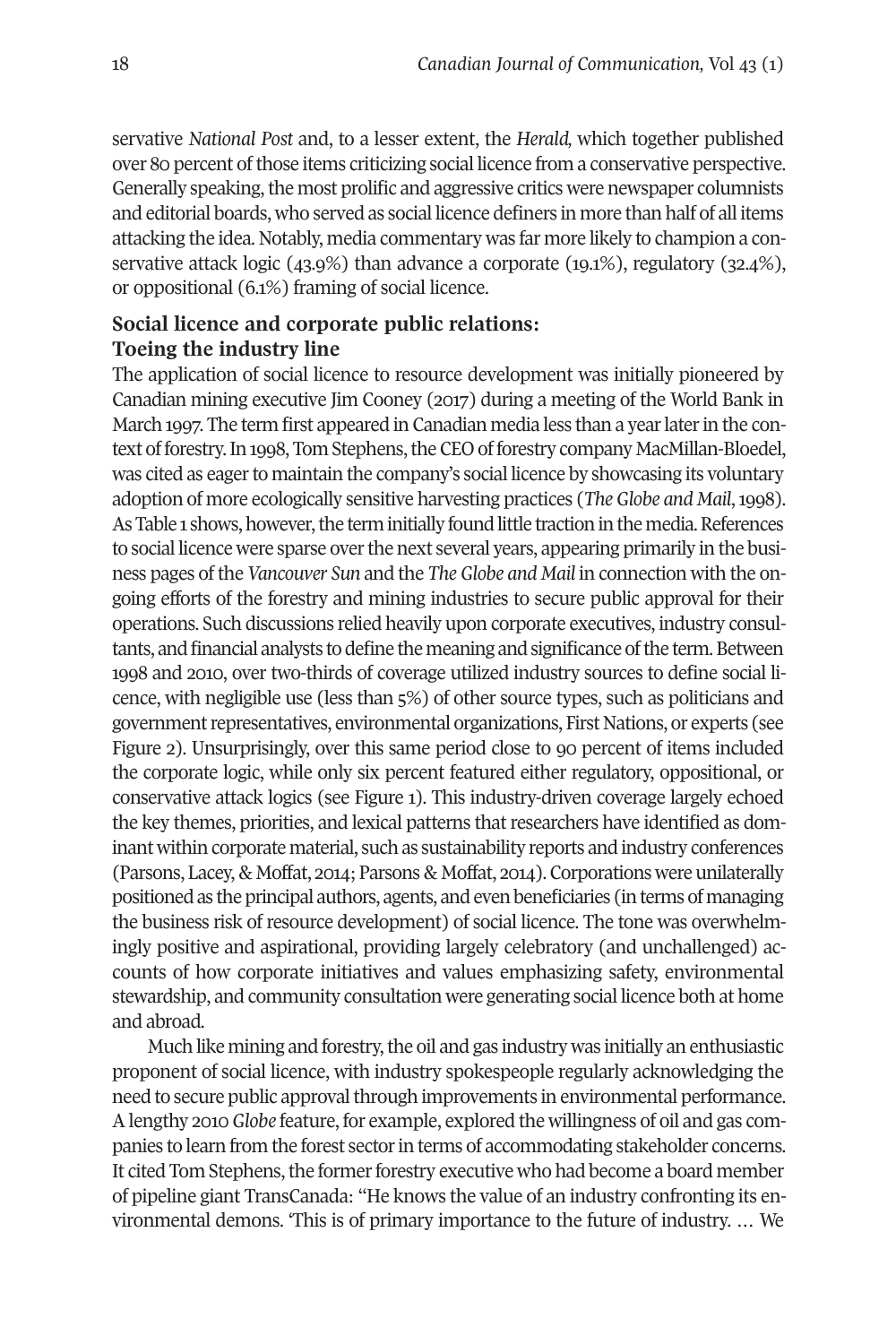

**Figure 2: Social licence source types by year**

spend a great deal of time talking about it. … If [the oil sands] is perceived to be 'risky', if it is perceived to be a candidate for losing its social licence, capital will go someplace else'" (Vanderklippe, 2010, p. B1). In many cases (and especially in the business pages), industry advocates were quite open about the quid pro quo nature of social licence: confronting one's "environmental demons" was not something to be done for ecological, health, or ethical reasons, but for its marketing and public opinion value. In January 2012, for example, when CAPP introduced a set of voluntary guidelines to better regulate fracking, news coverage led not with the environmental rationale, but instead with the impact on perception.

Getting ahead in the public relations battle over hydraulic fracturing of natural gas wells will be costly but it is vital to the continued health of the industry, according to [CAPP]. In announcing best operating practices for 'fracking' on Monday, CAPP president Dave Collyer said the public gives the industry its 'social licence' and it must earn that social licence. (Morton & Healing, 2012, p. C2)

Benign corporate platitudes celebrating industry's commitment to social licence remained an important component of media coverage throughout the sample period and continued to dominate attention to social licence in mining, forestry, and other resource sectors such as agriculture and fish-farming. But as attention to the idea's rele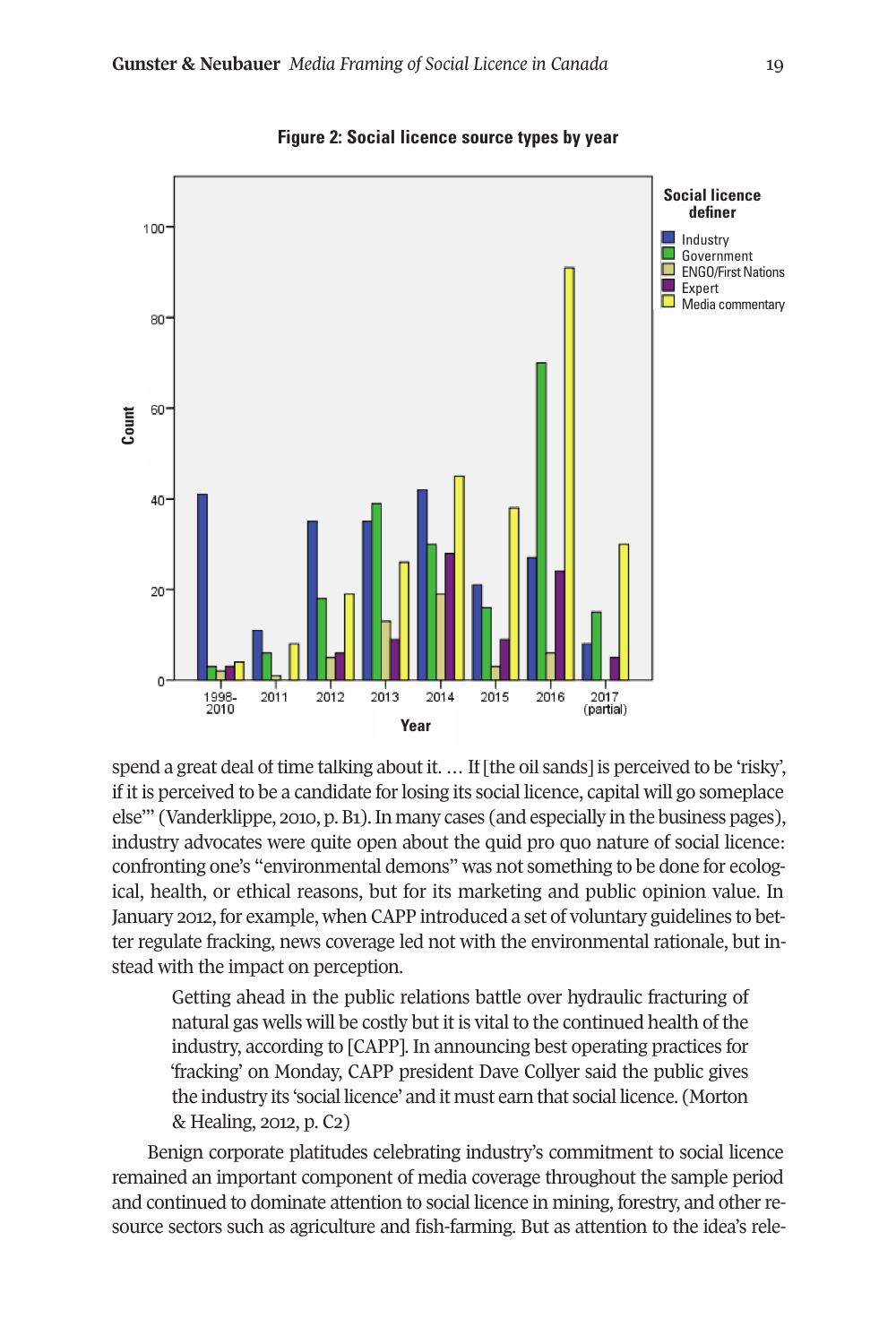vance to the oil and gas sector ramped up in 2014 and beyond, such sentiments had less impact in defining media discourse concerning social licence. They appeared increasingly hollow, formulaic, and bland, a discourse that was expected from corporate public relations but that seemed anemic and unconvincing when compared to the more robust and passionate rhetoric that characterized competing logics of social licence.

## **Social licence and government regulation: Drafting the (promotional) petro state**

The media landscape around social licence began to shift as commercial papers—especially the *Calgary Herald*—started to use the term in connection with growing criticism ofthe environmental and health impacts ofthe oil sands and the significantrisks such criticism represented to the ongoing development of the resource. Between 2010 and 2012, there was almost a sevenfold increase in social licence coverage and this growth was entirely driven by the application of the idea to the oil and gas sector, especially the oil sands and pipelines. In 2011 and 2012, the proportion of items focused



**Figure 3: Industry focus by year**

upon the sector jumped to close to 75 percent, as compared to less than 25 percent between 1998 and 2010 (see Figure 3).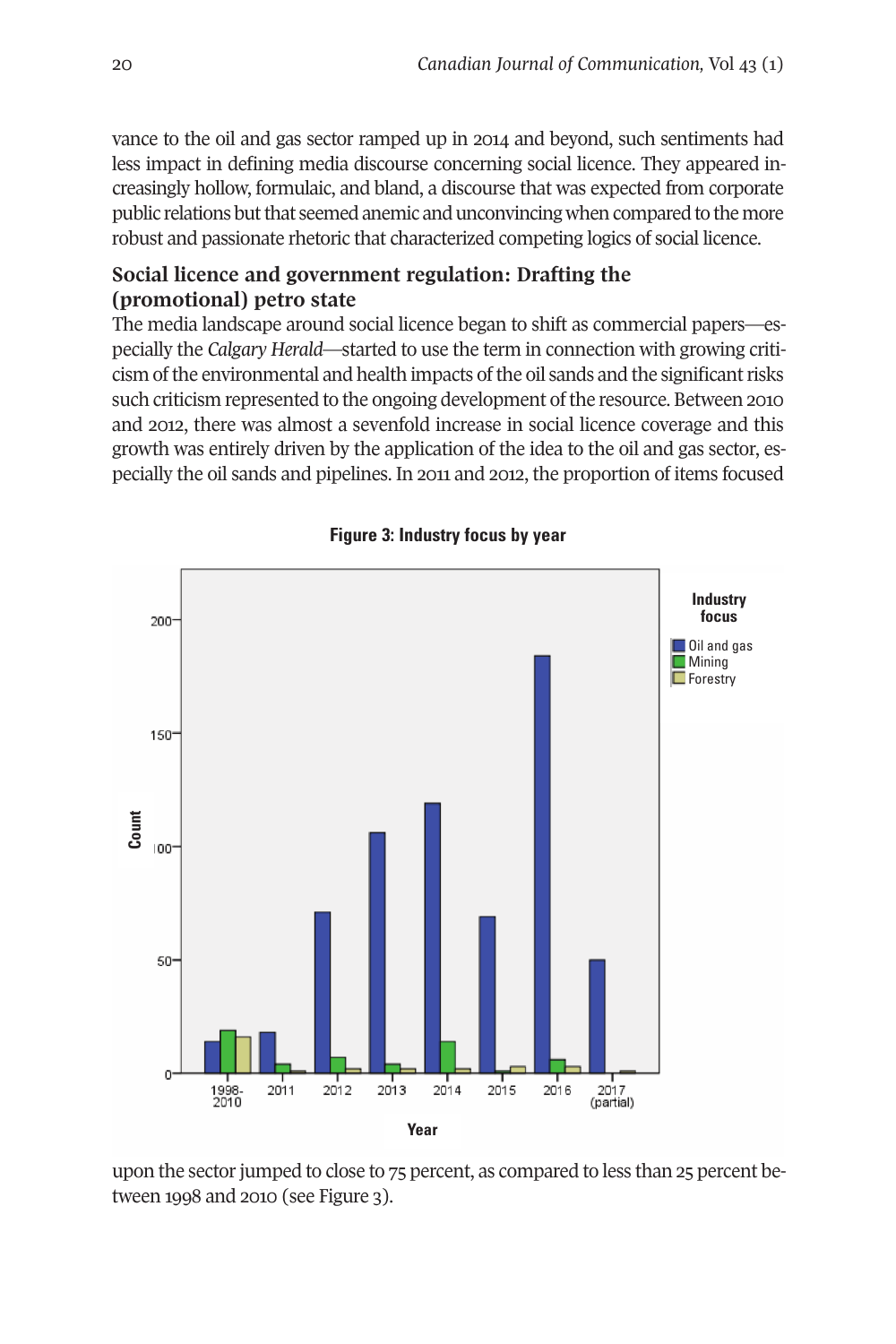As the emphasis moved to the oil and gas sector, sourcing patterns and social licence logics also began to change. Unlike earlier discussions in mining and forestry, which largely focused on individual corporate action, social licence for the oil sands was almost always framed as a shared problem facing both industry (as a whole) and governments. This marked a significant departure from the original development of the term within the mining industry, which simply presumed a legitimation crisis for state regulation, positioning privatized forms of corporate governance as supplying the site-specific legitimacy that governments were unable to furnish. Canadian media coverage of social licence in the oil and gas sector, in contrast, was far more likely to blurthe boundaries between public and private, portraying the management of social licence as the primary responsibility of the state. Given the Alberta government's longstanding role as an active champion of oil sands expansion, its financial dependence upon the oil and gas sector and the ideological fusion of the province's interests with those of industry in the public sphere (Davidson & Gismondi, 2011; Gunster & Saurette, 2014), this conceptual drift was not surprising.

A key driver of this shift was the much greater prominence given to federal and provincial politicians, industry associations, and business columnists as sources in framing the meaning of social licence. As Figure 2 shows, the proportion of sources from government and media opinion rose quite significantly in 2011, as compared to the earlier period when they were almost entirely absent. These sources often foregrounded Alberta, rather than individual corporations or even the sector at large, as both agent and beneficiary of social licence, helping cultivate and reinforce hegemonic perceptions that the interests of industry and the region as a whole were one and the same. The opening lines from a sympathetic front-page profile of the Alberta energy minister are emblematic of this approach:

Facing increased scrutiny from across Canada and abroad, Alberta needs a 'social licence' and strong environmental performance to continue growing its oil and gas industry, the province's new energy minister says… Alberta must prove to people beyond its borders that 'we are conducting ourselves appropriately so that we have a social licence to continue to develop our resources.' (Wingrove, 2012, p. A1)

This broadening perspective on social licence as a political rather than simply corporate imperative was amplified by regular *Herald* business columnists such as Stephen Ewart and Deborah Yedlin (among the top five authors in the sample), who increasingly integrated considerations of social licence into their commentary on the oil and gas sector. Their frame of reference was almost never the behaviour of individual companies: instead, they emphasized the broader sectoral and economic risks posed by the potential loss of social licence, as well as the necessity of a coordinated, collective, and often political response to shore up industry's reputation, especially with foreign governments and global publics. In March 2012, Yedlin wrote four separate columns discussing social licence, including a piece on then-Alberta Premier Alison Redford's take on the idea.

'If what we are seeing now is industry leaders talking about social licence to operate,' Redford explained, 'one of the things I think we can do as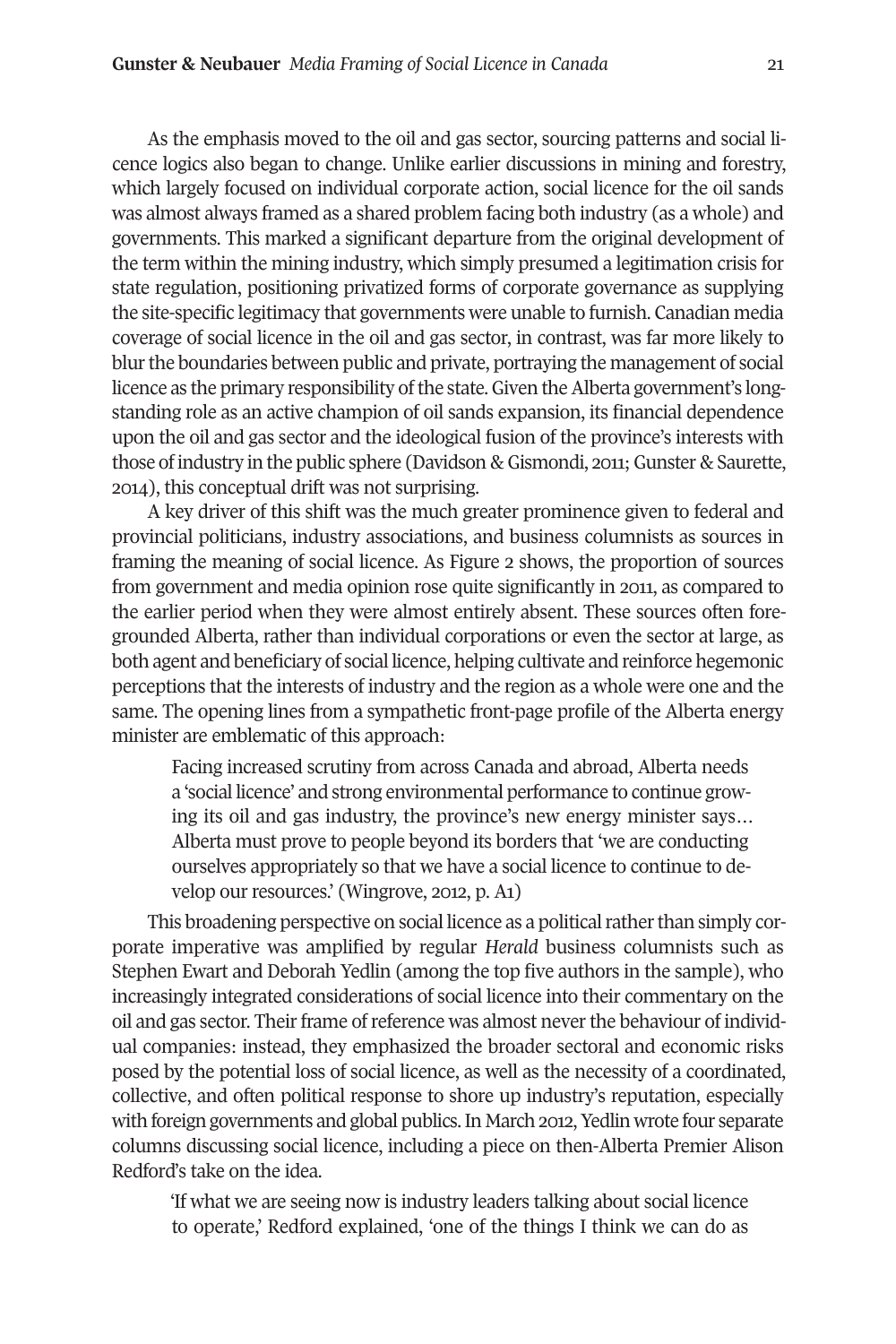trusted partners in the public interest because we are government—is to say, 'How can we help you to get that social licence to operate?' (Redford cited in Yedlin, 2012, p. D1).

Between 2011 and 2012, columns by Ewart and Yedlin accounted for close to half of all the discussions of social licence in the Calgary Herald, and their consistent advocacy of a political, regulatory logic was a key factor in shifting media coverage in this direction.

It is worth emphasizing that this shift from a corporate to regulatory logic did not fundamentally change the instrumental, public relations-based conception of social licence as a means of managing business risk and facilitating resource development. Instead, it intensified the "partnership" between industry and government, shifting the obligation of legitimating development (i.e., secure social licence) to government entities possessing greater credibility with stakeholders and the public, as well as the disciplinary capacity to impose and coordinate necessary improvements in environmental performance. This shift has been described in terms of the evolution of the *promotional* petro-state:

[T]he intensification of anti-oil sands campaigns … has generated the need for new cultural and political resources, and the development of new discursive capacities to intervene quickly and effectively in globalized struggles over the representation of the oil sands. The success of the petrostate, in other words, has come to depend on radically increasing its capacities to defend and promote the resource in the court of public opinion. Building *symbolic and ideological* infrastructure, providing *information and communication* subsidies has become just as important – more so, perhaps – than more traditional forms of regulatory, material and financial assistance. (Gunster & Saurette, 2014, pp. 348–349, emphasis in original)

Calls for government to assume the mantle of securing social licence, then, primarily aimed to entrench and deepen the logic of public relations as the (not so) secret telos of regulation.

Paradoxically, this dynamic was intensified as opposition politicians such as federal Liberal leader Justin Trudeau sought to differentiate themselves from the aggressive efforts of conservative governments in Alberta and Ottawa to promote extractivism. In a well-publicized phrase that eventually anchored Trudeau's 2015 election platform, he asserted that "governments can grant permits, but only communities grant permission" (Whitehorse Star, 2013, p. 5). While this campaign rhetoric strongly suggested a vision of social licence affirming the democratic rights of local communities, once elected Trudeau's strategy as prime ministerinvolved a much different conception that tied social licence for pipelines to more aggressive action on climate change and the renovation of regulatory agencies and practices (O'Neil, 2016). While the Liberal government positioned its commitment to social licence as differentiating it from the Conservatives, its embrace of a regulatory framing of the idea—rather than a democratic one emphasizing community consent—was not all that different from that of its predecessors. "Canada must improve its greenhouse gas record so it can obtain society's support – what he called social licence – to continue to develop oilsands re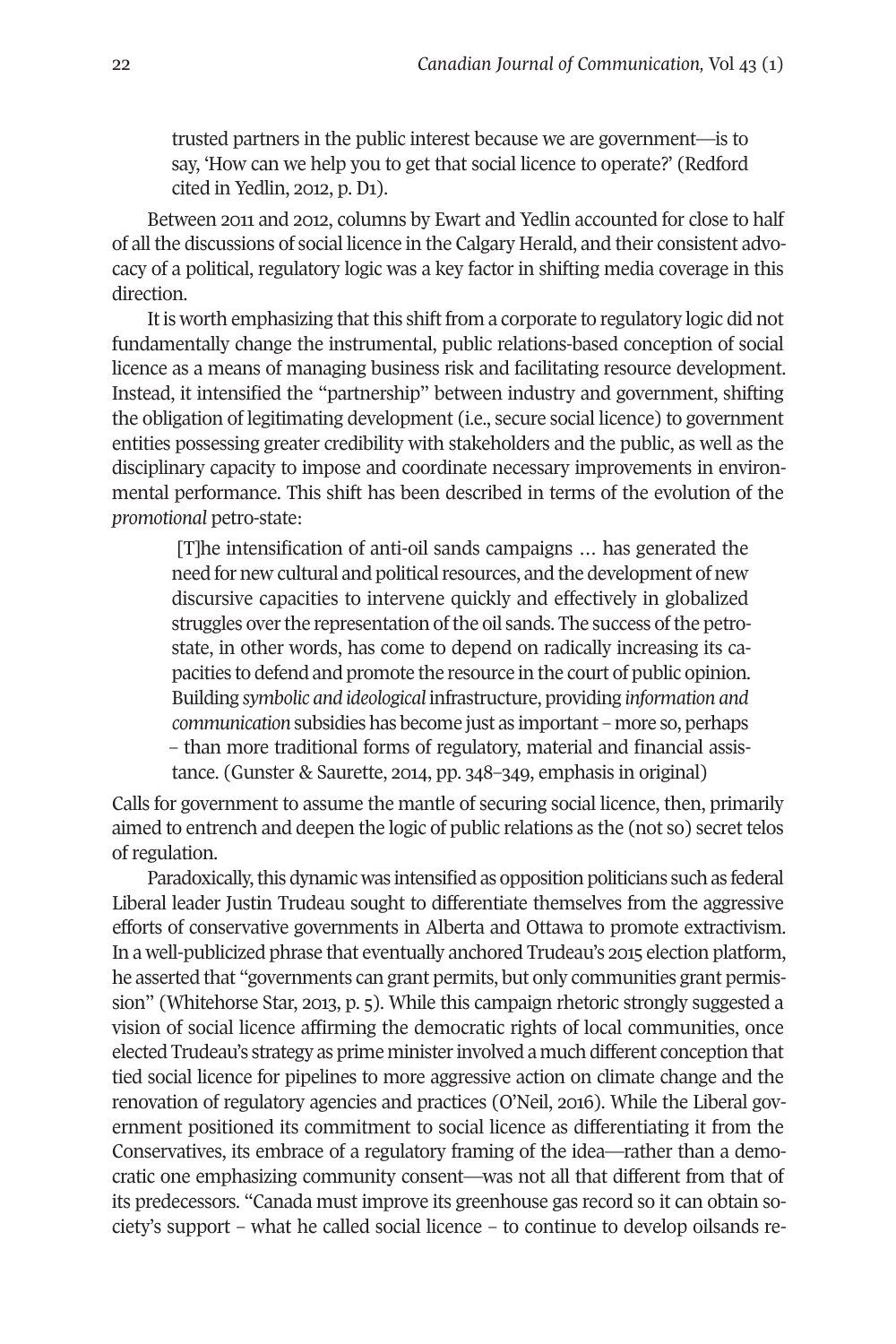sources" (Marsden, 2013, p. C1). These words belong to Conservative Natural Resources Minister Joe Oliver, but the development-oriented logic of public relations they express is a pretty good fit for how the Liberal government has come to treat social licence.

An instrumental casting of climate policy as a means of securing social licence for pipelines was especially prevalent in media coverage of Alberta politics. Consider a May 2016 op-ed from University of Calgary School of Public Policy Senior fellow Ted Morton (2016) entitled "Notley's climate gamble." The NDP Alberta Premier, argued Morton, had bet "that by imposing a \$5-billion-a-year carbon tax, replacing coal with wind and mandating a hard cap on oilsands' emissions, her new 'Green Alberta' will win social licence in the rest of Canada for the desperately needed new oil export pipelines. So far, there is little evidence that this is working"(p. A15). Morton's cynical characterization of a climate policy/social licence/pipeline nexus was typical of coverage in provincial and national media. This storyline was especially acute in the *Herald*, whose coverage single-mindedly emphasized Alberta's desperate need for more export capacity. And when federal and Alberta climate initiatives showed little sign of softening resistance to pipelines, conservative politicians and columnists jumped at the chance to attack both social licence and climate policy on the basis that neither idea had achieved its primary goal—the legitimation of extractivism.

## **Licence denied: Social licence as democratic opposition**

As Figure 1 shows, the use of social licence to describe resistance to resource development was virtually absent in early news media coverage. While increasingly intense opposition from First Nations, environmentalists, and local communities to the Northern Gateway pipeline proposal throughout 2010 and 2011 did attract significant media attention, it was rarely articulated in terms of the failure of pipeline projects to achieve social licence. Prior to 2013, items discussing social licence almost never featured perspectives from environmental groups, which served as sources in less than five percent of items. Even more remarkable, not a single item featured a First Nations source addressing social licence, despite the fact that government and industry sources often identified engaging with First Nations as a top priority in achieving such licence.

Oppositional uses of social licence started to appear with greater frequency late in 2012, spurred in large part politicians' adoption of them. Fierce resistance to the NorthernGateway proposal had forced B.C. Premier Christy Clark to adopt a more critical stance: "[T]his project can only go ahead if it has the social licence to do so," asserted Clark in a front page *Globe* story. "It can only get the social licence from the citizens of British Columbia. And that's what I'm representing as Premier" (Mason, 2012, p. A1). In 2013, Clark was the second most cited individual source (behind only CAPP representatives) and her argumentthat Northern Gateway lacked social licence and should not be built until it was secured rapidly circulated through media. This articulation of social licence with pipeline opposition created an opening for environmental groups and First Nations to do the same, and the frequency of these sources defining social licence doubled between 2012 and 2013. When the National Energy Board (NEB) formally approved the project in late December 2013, news reports prominently featured claims from local environmentalists that the project did not have and would never secure social licence from British Columbians.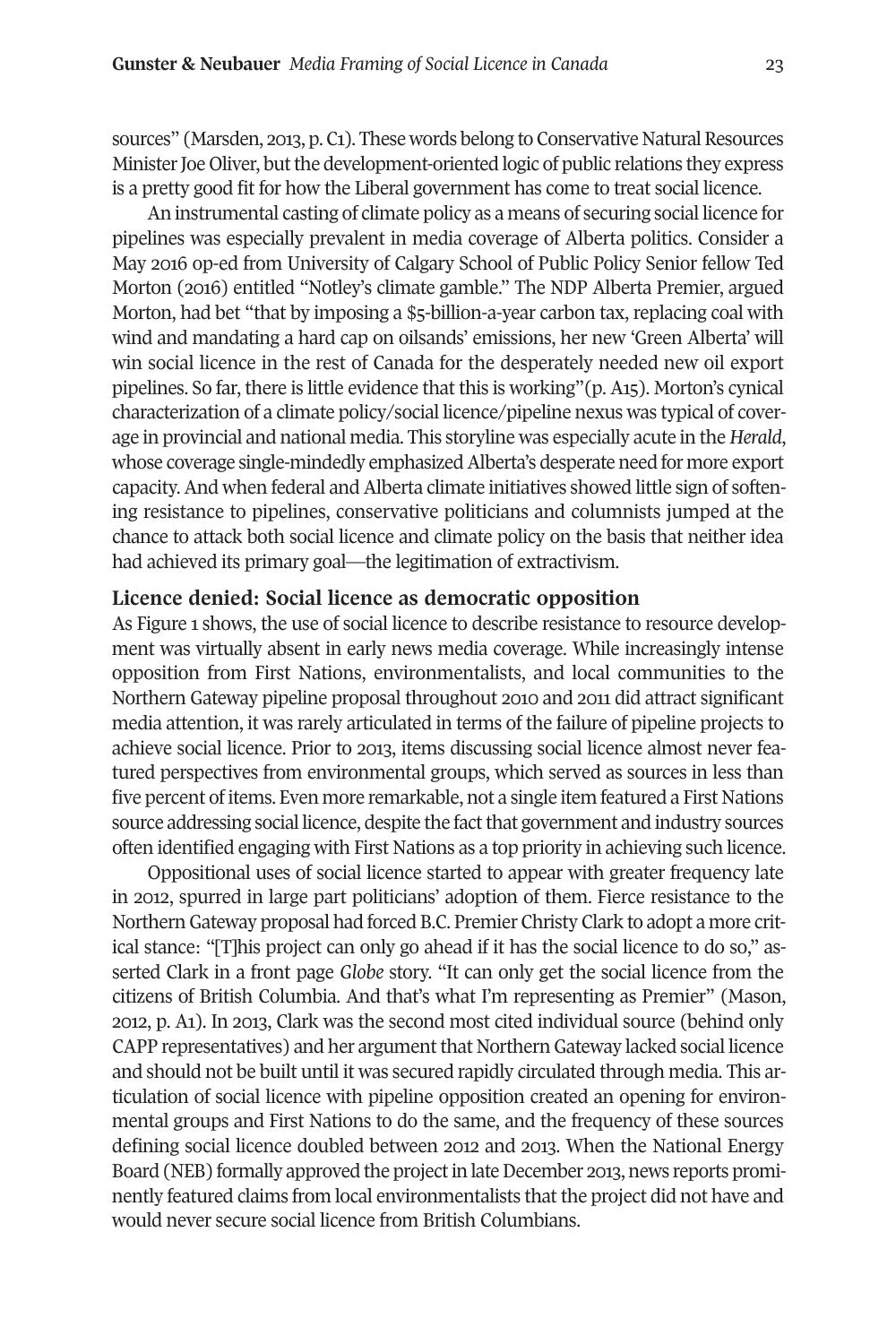In 2014, media attention to the oppositional logic continued to grow, although it still remained well below the frequency of corporate and regulatory logics (see Figure 1). A key moment was an April 2014 plebiscite in which residents of the town of Kitimat the terminus of the Northern Gateway pipeline and a potential beneficiary of the project's economic impacts—were asked whether they approved of the proposal. Enbridge spent considerable resources on advertising and outreach campaigns to sway local voters (O'Neil, 2014), an effort condemned by opponents as an attempt to "buy" social licence (Cattaneo, 2014). Yet local voters decisively rejected the proposal by a 58–42 margin, a result that even industry friendly columnist Stephen Ewart (2014) conceded as "reinforc[ing] that Enbridge doesn't yet have a 'social licence.'" (p. C1). Initially anchored by the media spotlight on Kitimat, reports about the absence of social licence for a variety of projects—pipelines, fracking, LNG export terminals, mines, ski resorts became a more common feature of news concerning resource development. Political resistance to such projects was not new, but the term social licence provided a convenient shorthand for registering opposition while signalling deeper public concerns about democratic governance, community autonomy, and Indigenous sovereignty.

For the most part though, this broader context for the oppositional framing of social licence was notinvestigated in any depth.Declarations from environmental groups (or, more rarely, First Nations) that a company or project did not have social licence often appeared toward the end of an article, inserted with minimal background on why local communities refused to sanction projects. "Ordinary" citizens were especially under-represented in discussions of social licence, cultivating the impression that those invoking the idea were not necessarily representing the views of the public, but instead leveraging the idea's democratic aura to enhance their own credibility. Media's early reliance upon the B.C. Premier (an otherwise fervent advocate of business-led resource development) to champion this rationale may well have solidified perceptions of it as a strategic negotiating ploy—to extract concessions from pipeline companies and Alberta while currying favour with B.C. voters—rather than a normative commitment to democratic governance. Sporadic and abbreviated claims from environmentalists that pipelines would never achieve social licence could easily appear as arbitrary, dogmatic, and even selfish, especially when set against a larger narrative emphasizing the willingness of corporations and governments to accommodate reasonable stakeholder concerns. Such framing presented ample opportunities for conservative voices to launch a powerful counter-attack against the very idea of social licence.

## **The conservative backlash: Social licence as mob rule**

*National Post* business columnist Peter Foster (2003) initially raised the alarm about social licence in 2003, warning readers that if it "means a requirement to consult with local communities, then it is only sensible, but if it means that every new project will involve an election campaign, then it could spell stagnation as radical NGOs play on misconceptions—behind a facade of 'democracy'—to stop development'' (p. FP19). Over the next several years, Foster authored a steady stream of pieces anticipating key arguments in the conservative backlash, including: most environmentalists are ideological opponents of development and thus will never provide social licence to projects under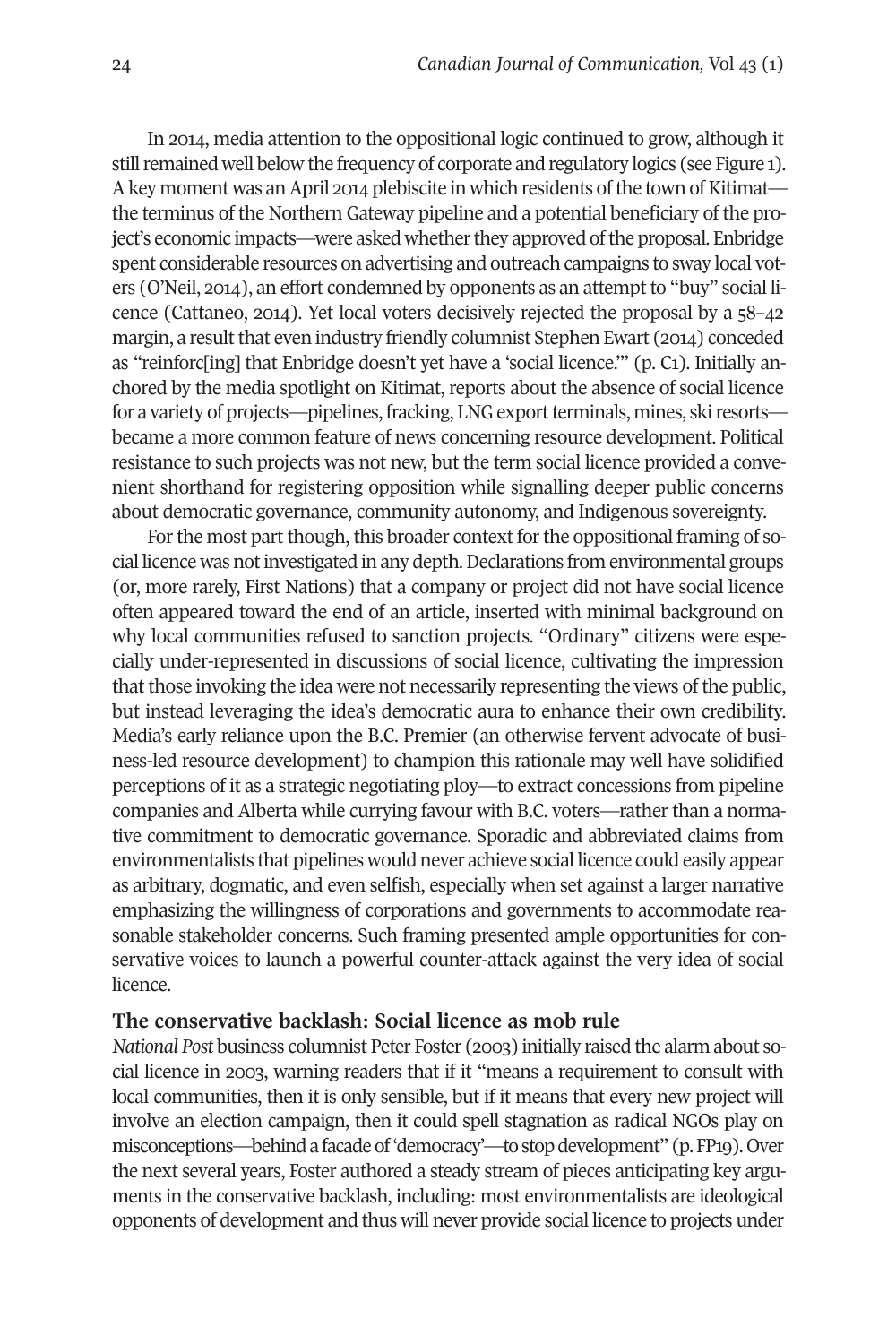any conditions; social licence is a rhetorical invention ofradical groups to bully, intimidate, and blackmail corporations; and environmental groups themselves have no social licence to represent local communities. A conservative Cassandra, Foster's warnings went largely unheeded as industry and then government latched on to the idea as a useful strategy for managing business risk and legitimating resource development.

Things started to change, however, in the aftermath of the 2014 Kitimat plebiscite and a remarkably successful campaign by civil society groups to mobilize opposition to the Enbridge pipeline. Criticism of social licence became significantly more pronounced with conservative columnists and editorial boards—often cued by reports and op-eds from business-oriented think-tanks—leading the charge. Between 2013 and 2014 there was a five-fold increase in the number of items attacking social licence. Excluding letters to the editor, this study identified 66 items  $(7.9\%$  of the sample) with a substantive focus upon social licence. While the logic of conservative attack occurred in just under one-quarter of items in the total sample, it dominated those pieces with a social licence focus (and thus with an outsized impact upon framing the idea forthe public), appearing in almost two-thirds of them, a much higher proportion than corporate (34.9%), regulatory (28.8%), or oppositional (16.7%) logics.

Both exemplary and catalytic in this regard was a commentary by Terence Corcoran (2014), a business columnist and comments editorforthe*National Post,*that appeared ten days after the Kitimat vote. Provocatively titled "Social Licence to Kill," it was the most sustained engagement with social licence to appear up to that point and rehearsed a litany of allegations that would become standard conservative talking points. Echoing the sentiments of his colleague Peter Foster, Corcoran opened by defining social licence as "a new free-market killing concept" that is "an outgrowth of the anti-corporate governance crusades and NGO activism of the last few decades," a contemporary manifestation of "the old Communist maxim: 'Everything belongs to the people.'" Corcoran (2014) decried the idea's apparently far-reaching impacts on the economy, claiming that:

overthe last couple of years the idea that corporations need to obtain a "social licence to operate" has rocketed to the top of the ideological hit parade. … Now business needs … some kind of project-by-project public consent to build plants, open mines, ship oil, or operate drive-through doughnut shops. More broadly, corporations need to secure social licences for their brands, from Coke to Exxon, or face constant war with NGOs and an endless parade of people with social, political and ideological grievances. (p. FP13)

Corcoran's commentary offered a highly partial and misleading account ofthe idea that stands in stark contrast to how it actually emerged in the public sphere. As has been shown here, the principal advocates of social licence in the Canadian press up to that point had not been "NGO activists" butinstead had overwhelmingly been business and government elites. When Corcoran's column was published, the four papers in this study had published a total of 352 items discussing social licence. Environmental groups and/or First Nations served as social licence sources in 28 of those items (8.0%) as compared to representatives of industry in 133 items (37.8%) and government in 71 items (20.2%). Corporate framing of social licence outnumbered oppositional framing by almost a five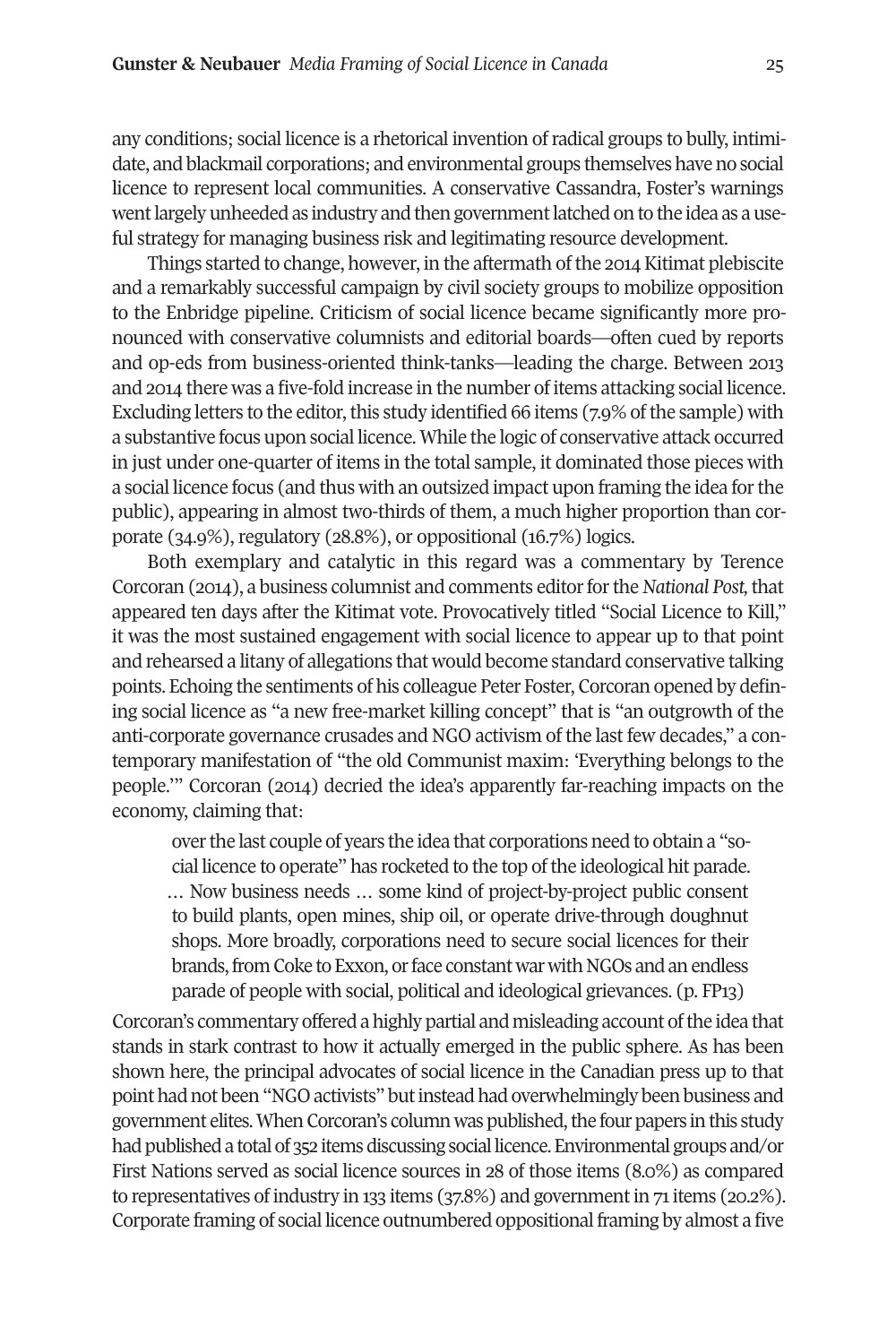to one margin, with the latter appearing in only 12.2 percent of items. Mobilizing social licence to oppose development had played only a marginal role in commercial media discourse. Yet the straw man of social licence as a hegemonic force, wielded by small numbers of industry opponents to terrorize corporations and governments, quickly became one of the most popular arguments of those seeking to discredit the idea.

The logic of conservative attack spread through the four papers, with columnists, editorial boards, and op-ed authors lining up to reinvent social licence as the devious tactic of industry opponents primarily designed to undermine the legitimacy of regulatory agencies and government decisions around resource development (see Figure 4). Four days after Corcoran's column was published, the *Herald* editorial board—which only a month earlier had earnestly noted that "gaining social licence for our energy resources is crucial" (*Calgary Herald*, 2014, March 26, p. A12)—applauded his demolition of the "trendy, seductive notion of social licence," complaining that while corpo-





rations "tie themselves in knots in search of a so-called social licence – something so ephemeral it defies easy explanation and objective measurement – clutches of protesters are allowed to gum up the process" (*Calgary Herald,* 2014, April 26, p. A11).

From 2016 onward, conservative criticism became the most common means of framing social licence in the news, appearing in 37.8 percent of sample items as com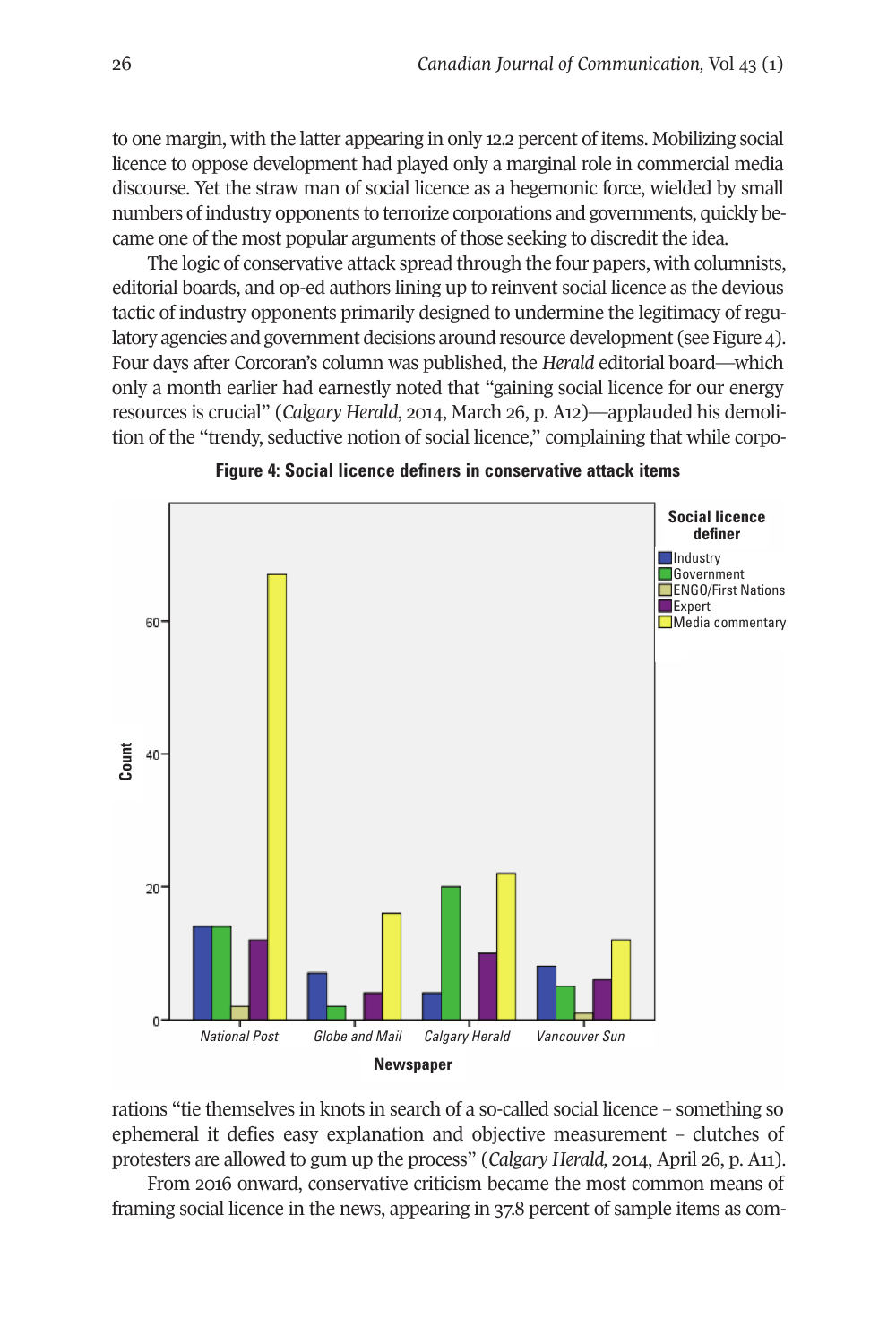pared to corporate (14.4%), regulatory (35.8%), and oppositional (16.7%) logics (see Figure 1). This dominance was largely a consequence of two intertwined factors: first, an increasing proportion of coverage from ideologically conservative media, especially the*National Post* (see Table 1), and, second, dramatic growth in the role of media commentators in defining the term (see Figure 2). Given the heightened role of social licence in mobilizing opposition to projects, one might have expected industry representatives to play a more prominent role in attacking the idea. For the most part though, they did not, cited as social licence sources in only 10 percent of items featuring conservative attacks during this period. Conservative politicians, especially from Alberta, were somewhat more prominent (27.1%), largely as critics of Notley and Trudeau's presumption that stronger climate policy would generate social licence to build new pipelines and facilitate the ongoing expansion of the oil sands.

The op-ed pages, especially as media coverage peaked in 2016, were heavily populated with pieces attacking social licence: in 2016 and 2017, for example, there were 23 op-eds that featured conservative attacks as compared to only three that included an oppositional perspective. Right-leaning Canadian think-tanks were well represented in the onslaught, including the Canadian Global Affairs Institute (Ted Morton), the Fraser Institute (Kenneth Green), the Frontier Institute for Public Policy (Ross McKitrick), the MacDonald-Laurier Institute (Brian Crowley), the Montreal Economic Institute (Germain Belzile, Youri Chassin), and the University of Calgary's School of Public Policy (Martha Hall Findlay, Jennifer Winter), each of which contributed at least one piece criticizing social licence. Former Conservative Cabinet Minister Joe Oliver, and former corporate executive Gwyn Morgan—regular contributors to the *National Post* and the *The Globe and Mail,* respectively—each penned three op-eds attacking the idea. In many cases, these op-eds were wholly focused upon discrediting social licence and capped with inflammatory titles such as "The 'Social Licence' Myth" (Hyder 2016), "Snub the 'Social Licence' Scam" (Woiceshyn 2016), "The Tyranny of 'Social Licence'" (Crowley, 2014) and "No Such Thing as 'Social Licence'" (McKitrick, 2016). Conversely, after authoring three early op-eds in the *Herald,* environmental groups and First Nations were entirely shut out of the editorial pages after May 2014.

But the real heavy lifting in advancing conservative criticisms of social licence was performed by news media themselves, and not simply as a transmission belt forideas and opinions generated elsewhere. As Figure 5 shows, each of the "affirmative" social licence logics was predominantly defined by clusters of affiliated external sources: industry representatives defined the meaning of "corporate" social licence in 51.6 percent of such items, government representatives defined "regulatory" social licence in 40.4 percent of such items, and, together, politicians, environmental groups, and First Nations defined "oppositional" social licence in 57.0 percent of such items. By comparison, media commentary played a minor role in defining each of these affirmative logics: 17.1 percent in corporate, 28.9 percent in regulatory, and 14.1 percent in oppositional items. In the case of conservative attack, however, media commentators served as definers of social licence in 57.8 percent of such items, more than all of the external sources combined.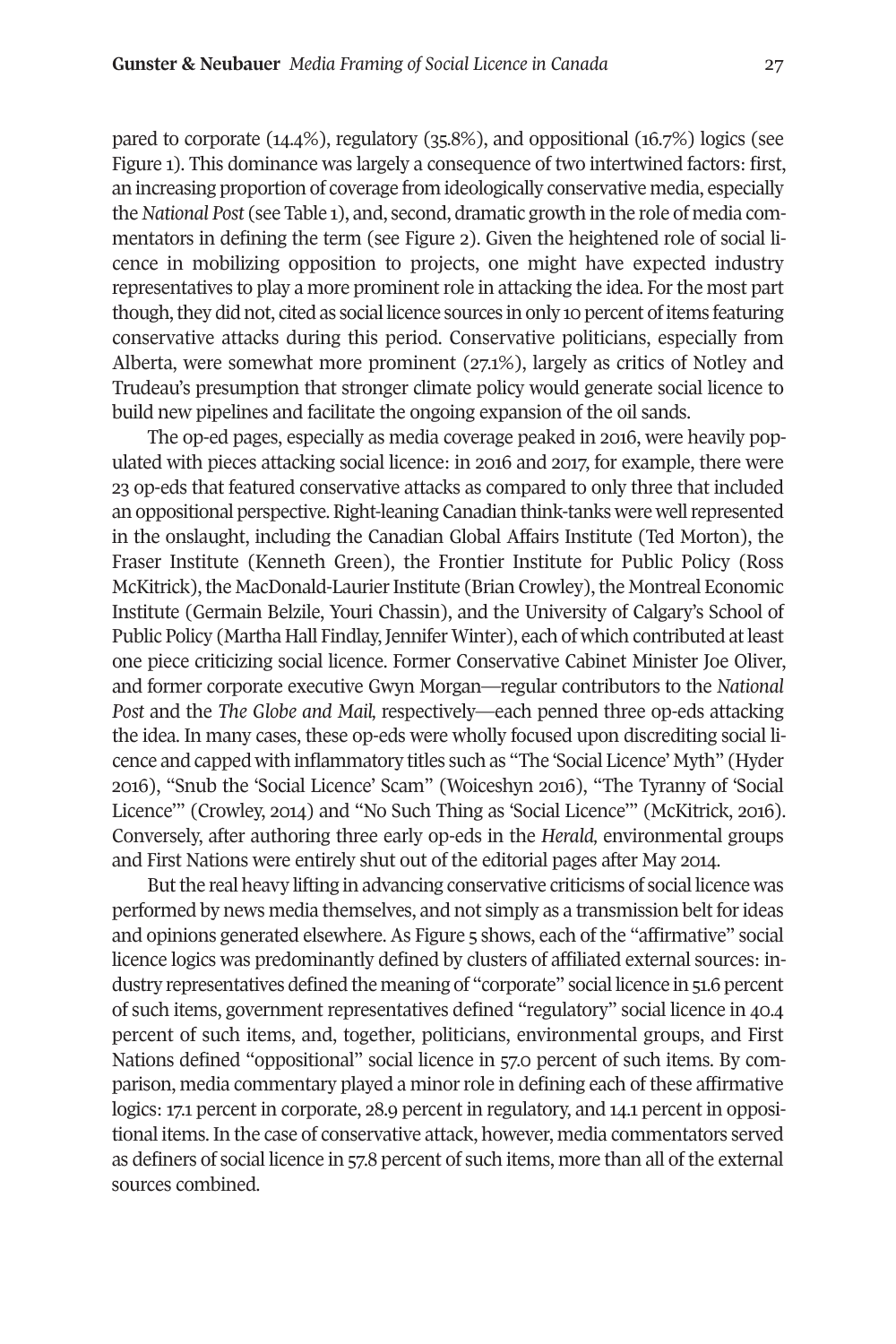

**Figure 5: Social licence definers by social licence logic**

This pattern was exceptionally pronounced in the *Post*, where media commentary was almost single-handedly responsible for conceptualizing and driving forward conservative attacks (see Figure 4). As hostility to social licence built and intensified in the *Post*, the columns and feature stories of its leading energy journalist, Claudia Cattaneo—who was the top author in the sample with 36 pieces—turned decisively against the idea. Largely content to echo the pro-social licence orientation of industry and government authorities between 2011 and 2013, herlater writing—especially from 2016 onward—was unequivocally negative, positioning the acceptance of social licence as exemplary of all that was wrong with the politics of energy. When protesters in Montréal disrupted hearings into the Energy East pipeline project, Cattaneo (2016) framed their "deplorable" (p. A1) actions as triggered by social licence and its consequent erosion of the rule of law. A sprawling, 3,700 word investigative feature (co-authored with Geoffrey Morgan and Jesse Snyder) that claimed that opponents were blocking 35 projects worth \$129 billion laid the blame squarely upon "environmental extremists" (Cattaneo, Morgan, & Snyder, 2016, p. FP1), who had leveraged social licence to hijack independent, objective, scientific regulatory processes. And, perhaps most egregiously, a story about a First Nation chief's alleged attempts to secure a bribe from a pipeline company (against the wishes of his own community) was described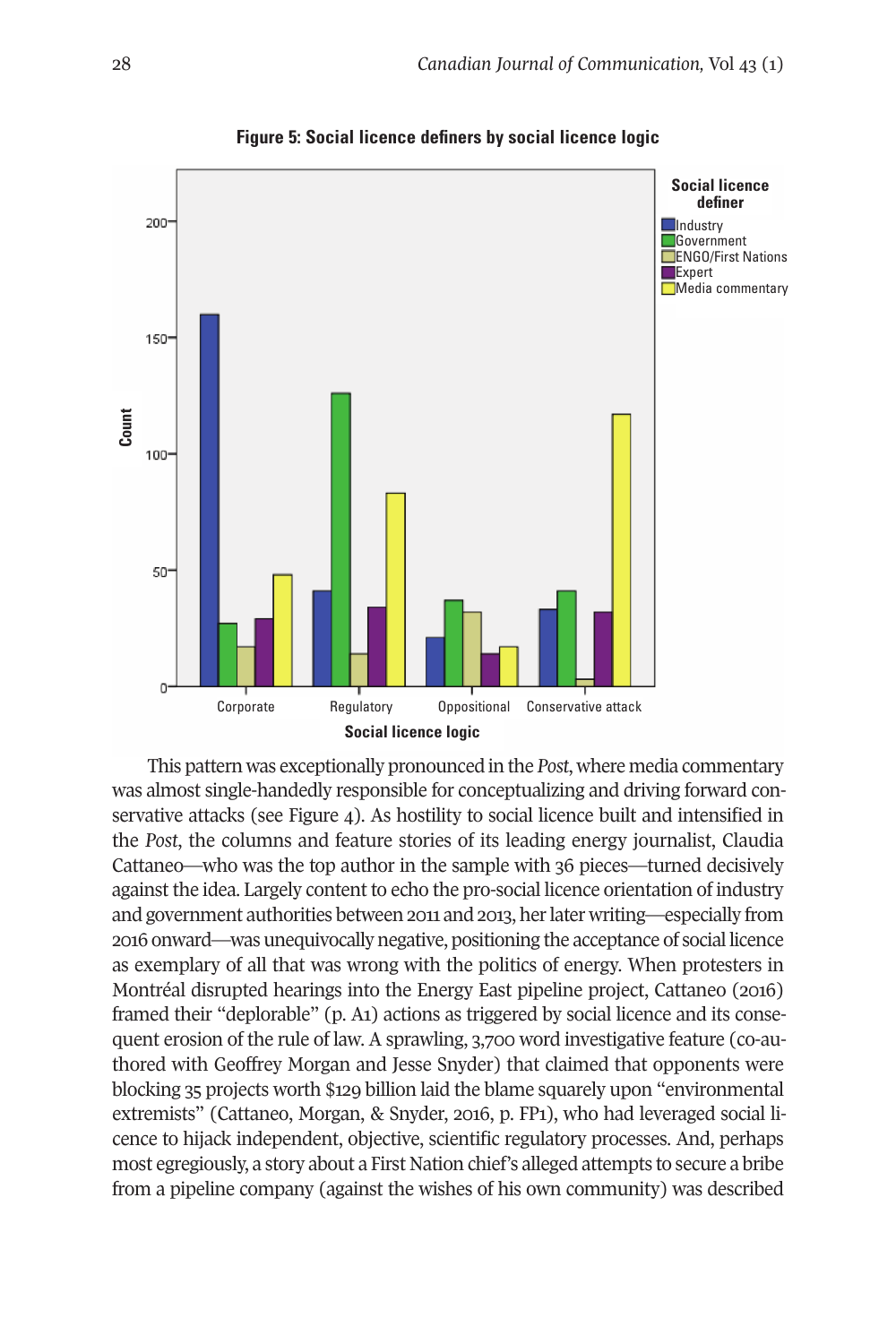as providing "a rare window into what energy companies must navigate in their pursuit of a social licence for projects" (Cattaneo, 2017, p. FP4).

## **Conclusion**

"Social licence," writes *National Post* columnist Rex Murphy (2017), "is one of those phrases … that just seem to pop into lexical existence, almost out of nowhere, and instantly take on the authority of unchallenged and long-accepted concepts. They are mouthed in every Parliamentary speech, are munched over by the solons of the afternoon panel shows, and crowd the editorial and opinion pieces of all the finest newspapers" (p. A12). Murphy's characterization of the explosive growth of social licence in media discourse and the idea's adoption by a range of actors certainly fits with this analysis. Pulling back the curtain on "nowhere," Murphy (2017) reveals that "these terms and their semantic kin usually emerge from the fertile lexicography ofthe social justice camp" as the "central point of social licence" is to serve as "an obstructionist tactic, designed to forestall and delay, till whatever its target has been become so worn down by process and protest and delay that it is simply taken off the policy table" (p. A12). As this study has demonstrated, the opposite is actually true. The "social justice camp" had a negligible impact upon defining social licence in the Canadian mainstream press and, instead, it was the "fertile lexicography" of the "editorial and opinion pieces of all the finest newspapers" that bears primary responsibility for the successive mutations of social licence in media discourse.

Initially, the idea was little more than a tool of public relations designed to showcase industry's desire to accommodate and defuse stakeholder concerns that might otherwise threaten resource development. Largely content with recycling subsidized corporate content, news media were little more than passive accomplices to the circulation and amplification of industry-generated information flows that marshalled the idea of social licence to legitimate their activities. As critical awareness and concern about the negative impacts of oil and gas development ramped up, social licence then served as a useful means of drafting governments into the role of promotional petrostate, leveraging the (albeit diminishing) credibility of civic authorities to position extractivism as essential to shared prosperity and the common good. Eventually, regulatory visions of social licence settled upon modestimprovements to climate policy as the favoured strategy for securing the public approval of pipelines and other projects. While news media had little choice but to recognize the more radical, democratic usage of social licence by industry opponents, such discourse remained marginalized with little space allocated to investigating the claims ofthose who were angry with the lack of social licence. Finally, as the discursive and ideological capacity of the idea to legitimate extractivist development became largely exhausted, news media spearheaded an aggressive assault against the idea that reinvented it as a devious, anti-democratic rhetorical strategy ofradical environmentalists to subvertthe rule of law and threaten the Canadian economy.

This is not to make the case that the concept of social licence—as it has evolved in the public sphere—has only ever served as a tool of public relations. Indeed, it is precisely the idea's (largely untapped) counter-hegemonic potential to offer alternative visions of democratic resource governance and indigenous sovereignty that sum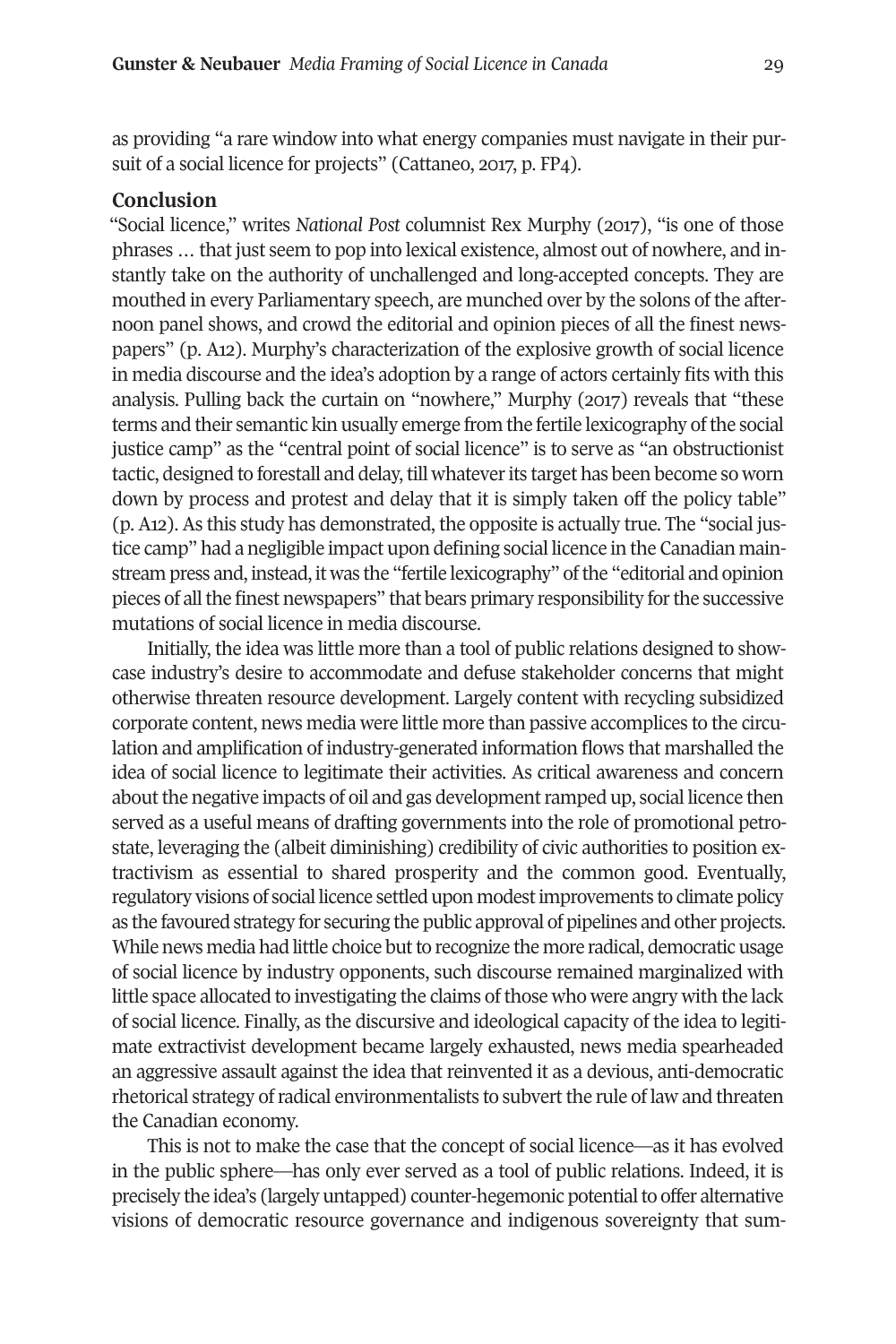moned such a sustained counter-attack from conservative ideologues and industry proponents.

Yet the relatively insignificant role of opponents in circulating an oppositional social licence frame in commercial media raises the question of what actually motivates the ongoing backlash. One answer lies in the consistent complaint by conservative critics that project opponents now use social licence to attack the rule of law and undermine the authority of the state's regulatory apparatus. Such claims must be understood in the context of environmental hearings—and broader corporate and state practices concerning the technocratic definition and management of environmental risk—as always having been, at least partly, an exercise in hegemonic legitimation. It is therefore not the use—or even abuse—of "social licence" terminology to which critics now object, but the democratic impulse behind contemporary opposition to extractivist development, and the subsequent redefinition of environmental risk as a fundamentally political—as opposed to merely technocratic—concern.

The second possibility, entirely complementary with the first, is that Canada's corporate press may no longer be the prime discursive terrain upon which opponents challenge extractivism and redefine environmental risk. Decades of declining readership for newspapers, coupled with the explosive rise of social and, to a lesser extent, alternative media, means that the agenda-setting power of the press now competes with alternative means of generating and circulating ideological meaning. Future scholarship should explore the extent to which social media, organizational blogs, and alternative media have allowed environmental groups, First Nations, and community opponents to reframe and circulate an oppositional social licence discourse outside of the mainstream press (Gunster & Neubauer, 2017).

Such scholarship could bring new meaning to the findings here, in which social licence coverage in mainstream media has largely evolved in harmony with the imperatives of industry and government. Indeed, the fact that it was newspapers themselves that so decisively closed ranks against the social licence threat is a testament not only to their resolve in defending the legitimacy of Canadian extractivism, but the necessity of alternative, oppositional channels of communication in the development of any democratic challenge to the status quo.

#### **Note**

1. Based on a Factiva keyword search for "'social licence" or "social license."

#### **Newspapers**

*Calgary Herald,* <http://calgaryherald.com/> *The Globe and Mail,* <https://www.theglobeandmail.com/> *National Post,* <http://nationalpost.com/> *Vancouver Observer,* <https://www.vancouverobserver.com/> *Vancouver Sun,* <http://vancouversun.com/>

#### **References**

Barney, Darin. (2017). Who we are and what we do: Canada as a pipeline nation. In Sheena Wilson, Adam Carlson, & Imre Szeman, (Eds). *Petrocultures: Oil, politics, culture* (pp. 78–119). Kingston, ON: McGill-Queen's University Press.

Bennett, Lance. (2015). *News: The politics of illusion.* Chicago, IL: University of Chicago Press.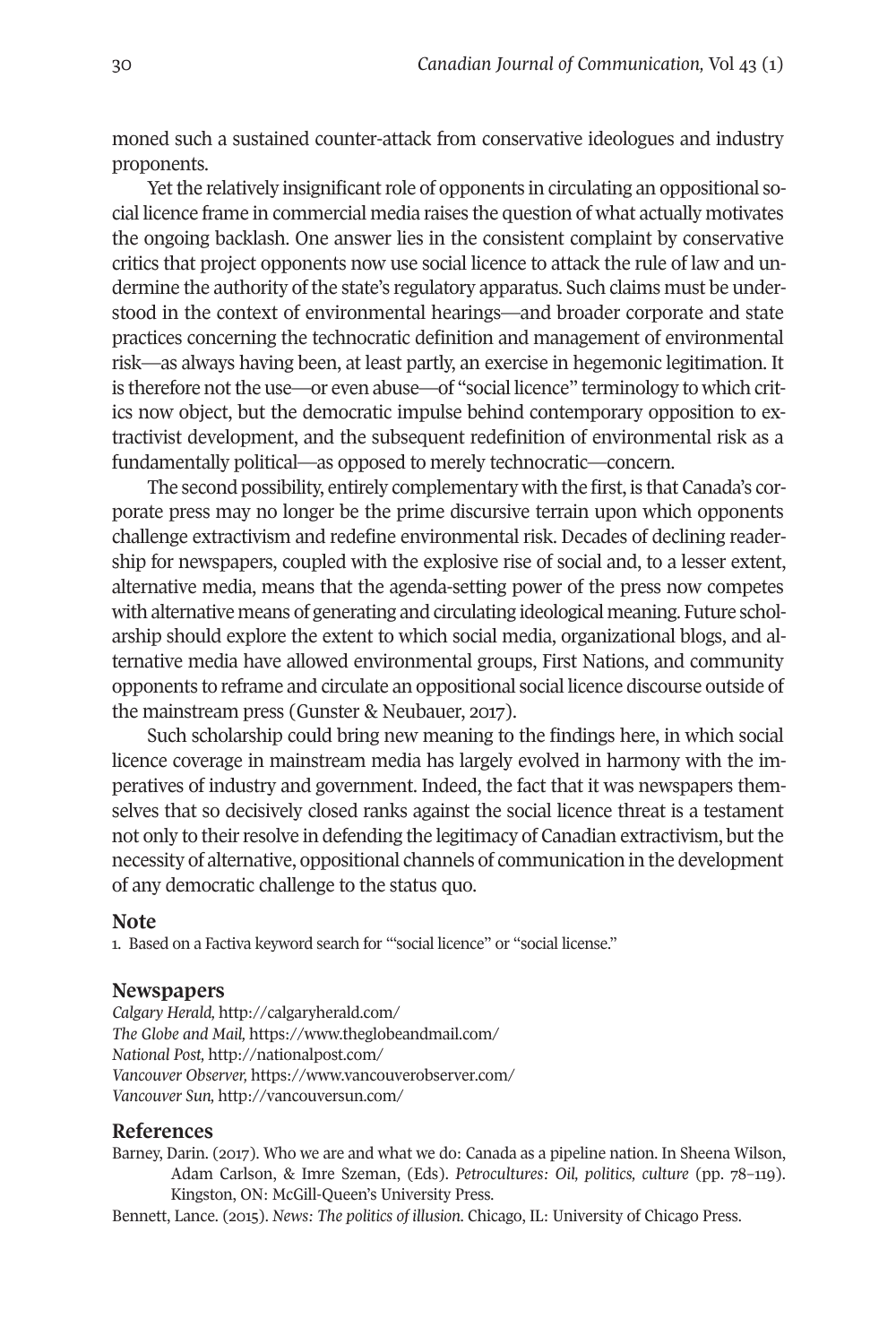- Brown,Jesse. (2015,April 26). *Our oily media* [podcast].Canadaland.URL: [http://www.canadalandshow](http://www.canadalandshow.com/podcast/our-oily-media/) [.com/podcast/our-oily-media/](http://www.canadalandshow.com/podcast/our-oily-media/) [September 5, 2017].
- *Calgary Herald.* (2014, March 26). Passing the torch. *Calgary Herald*, p. A12.
- *Calgary Herald.* (2014, April 26). Leaky logic. *Calgary Herald,* p. A11.
- Cattaneo, Claudia. (2016, August 31). Hearings spiral into soap opera. *National Post*, p. A1.
- Cattaneo, Claudia. (2017, March 24). Behind the pursuit of social licence. *National Post*, p. FP4.
- Cattaneo, Claudia, Morgan, Geoffrey, & Snyder, Jesse. (2016, December 10). Arrested development. *National Post*, p. FP1.
- Cattaneo, Claudia. (2014, April 10). Kitimat residents get key sway on Gateway. *National Post*, p. FP1. Colton, John, Corscadden, Kenneth, Fast, Stewart, Gattinger, Monica, Gehman, Joel, Findlay, Martha
	- Hall, Morgan, Dylan, Sayers, Judith, Winter, Jennifer, & Yatchew, Adonis. (2016). Energy projects, social licence, public acceptance and regulatory systems in Canada: A white paper. *The School of Public Policy Research Papers, 9*(20), 1–106.
- Cooney, Jim. (2017). Reflections on the 20th anniversary of the term "social licence." *Journal of Energy & Natural Resources Law, 35*(2), 197–200.
- Corcoran, Terence. (2014, April 26). Social licence to kill. *National Post,* p. FP13.
- Crowley, Brian Lee. (2014, May 2). The tyranny of 'social licence'. *The Globe and Mail*, p. B2.
- Dare, Melanie, Schirmer, Jacki, & Vanclay, Frank. (2014). Community engagement and social licence to operate. *Impact Assessment and Project Appraisal, 32*(3), 188–197.
- Davidson, Debra J., & Gismondi, Mike. (2011). *Challenging legitimacy at the precipice of energy calamity.* New York, NY: Springer.
- Ewart, Stephen. (2014, April 15). Enbridge gains new rival. *Calgary Herald*, p. C1.
- Foster, Peter. (2003, October 1). No logo, no logic. *National Post,* p. FP19.
- Gehman, Joel, Lefsrud, Lianne M., & Fast, Stewart. (2017). Social licence to operate: Legitimacy by another name. *Canadian Public Administration, 60*(2), 293–317.
- *The Globe and Mail.* (1998, January 1). What awaits in 98. *The Globe and Mail,* p. B1.
- Gunningham, Neil, Kagan, Robert, & Thorton, Dorothy. (2004). Social licence and environmental protection: Why businesses go beyond compliance. *Law & Social Inquiry, 29*(2), 307–341.
- Gunster, Shane, & Neubauer, Bob. (2017). (De)legitimating extractivism: The shifting politics of social licence. *Environmental Politics.* [Under review].
- Gunster, Shane, & Saurette, Paul. (2014). Storylines in the sands: News, narrative and ideology in the *Calgary Herald. Canadian Journal of Communication, 36*(3), 477–502.
- Hackett, Robert A., & Gruneau, Richard S. (2000). *The missing news: Filters and blind spotsin Canada's media.* Ottawa, ON: Canadian Centre for Policy Alternatives.
- Hall, Stuart, Critcher, Chas, Jefferson, Tony, Clarke, John, & Roberts, Brian. (1978). *Policing the crisis: Mugging, the state and law and order.* London, UK: MacMillan Press.
- Hyder, Goldy. (2016, October 5). The 'social licence' myth. *National Post*, A9.
- Krippendorff, Klaus. (2004). Reliability in content analysis: Some common misconceptions and recommendations. *Human Communication Research, 30*(3), 411–433.
- Lester, Libby. (2010). *Media and environment: Conflict, politics and the news.* Malden, MA: Polity.
- Lester, Libby. (2016). Media and social licence: on being publicly useful in the Tasmanian forests conflict. *Forestry: An International Journal of Forest Research, 89,* 542–551.
- Linnit, Carol. (2014, June 20). Postmedia gets away with running unmarked oil advertorials. Desmog Canada.URL: [https://www.desmog.ca/2014/06/19/postmedia-gets-away-running-unmarked](https://www.desmog.ca/2014/06/19/postmedia-gets-away-running-unmarked-oil-advertorials) [-oil-advertorials](https://www.desmog.ca/2014/06/19/postmedia-gets-away-running-unmarked-oil-advertorials) [September 5, 2017].
- Marsden, Liam. (2013, September 10). Canada keeps up pitch for Keystone. *Calgary Herald,* p. C1.
- Mason, Gary. (2012, October 22). B.C. Premier Christy Clark warns of national crisis over pipelines. *The Globe and Mail,* p. A1.
- McKitrick, Ross. (2016, April 21). No such thing as 'social licence'. *National Post,* p. FP9.
- McSheffrey, Elizabeth. (2015, October16). Postmedia's oily Harper endorsement.*National Observer.*URL: <https://www.nationalobserver.com/2015/10/16/news/postmedias-oily-harper-endorsement> [September 5, 2017].